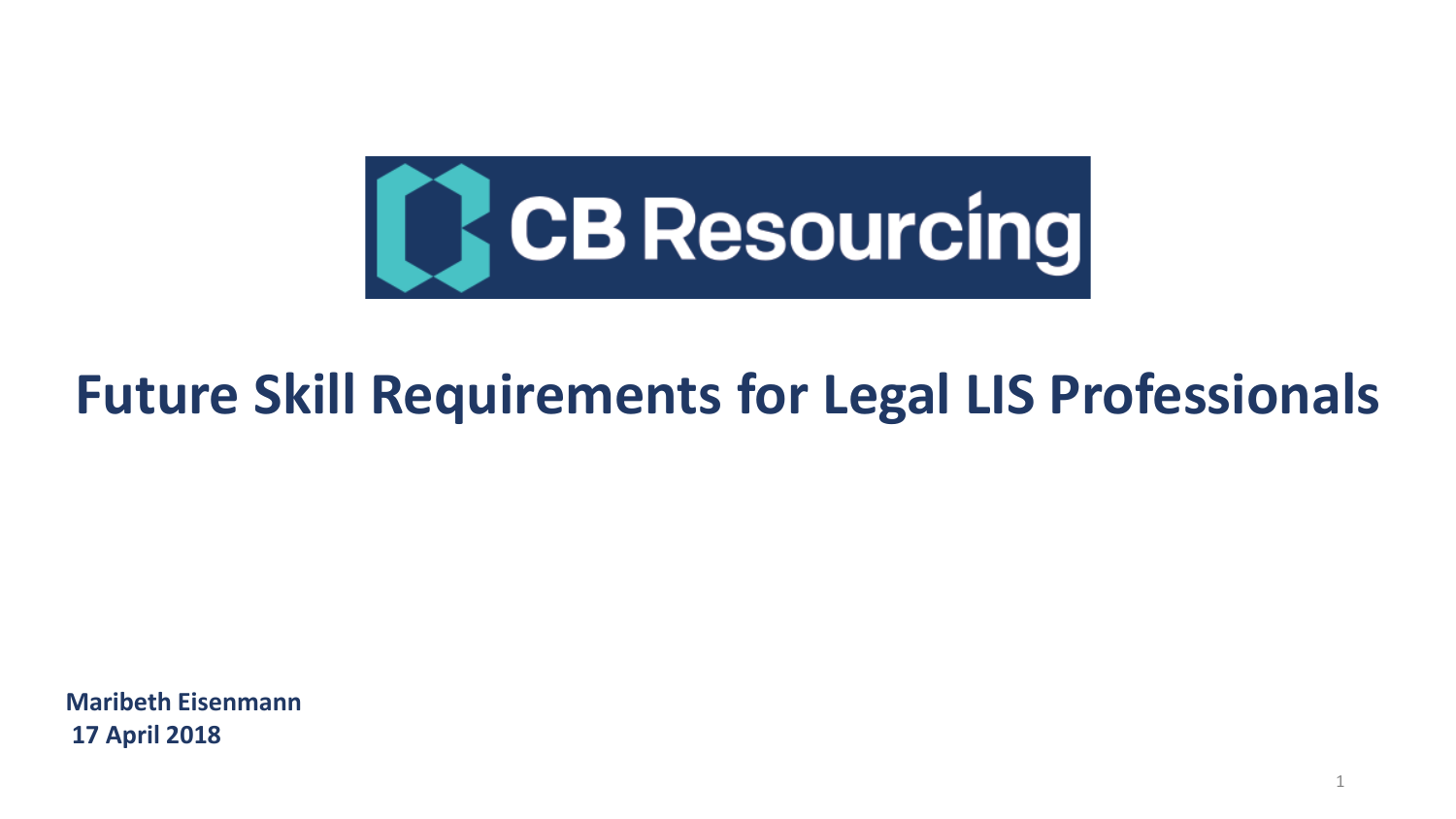# Executive summary

- The results of the survey provide varying perspectives and insights into the future skills requirements of LIS professionals as well as raising some very provocative questions as to how as a profession we may acquire the skills needed for the future
- Leaders surveyed perceive a number of skill gaps in their existing teams and new graduates
- Their key concerns are around skills in four broad categories
	- Analysis
	- Technology
	- Communication
	- Information management
- Existing skill development efforts are inadequate
	- LIS programmes are perceived as requiring further focus on core skills as well as commercial awareness
	- Professional development provided by organisations are perceived as not focused, coordinated or ubiquitous enough to drive the "right" skill development
- Evolving expectations around services and value provided has increased pressure to provide more content/sector knowledge and requires team members who can easily flex across numerous skill areas

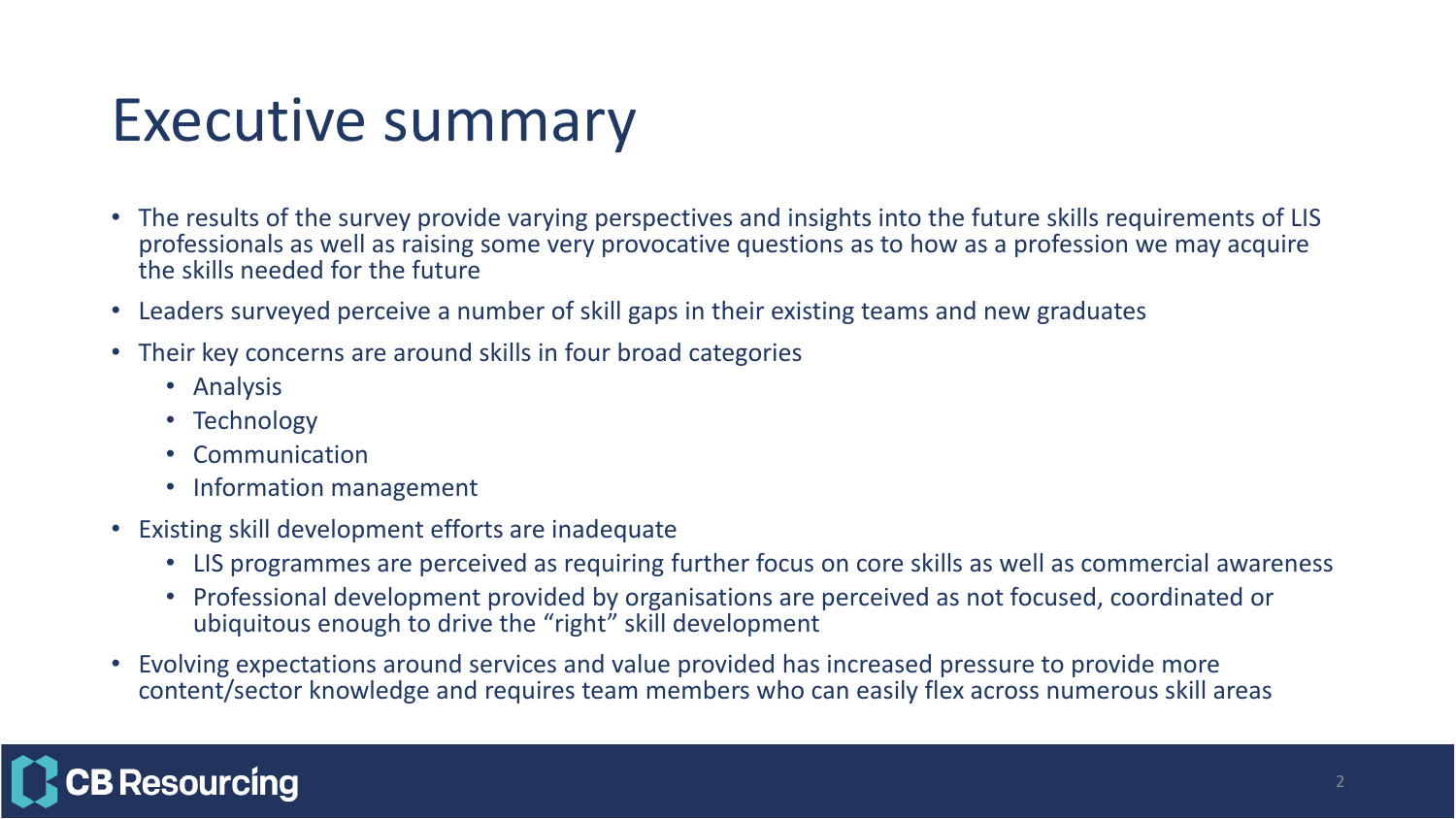#### Key questions for further discussion

- 1. How do small teams find capacity to develop skills to provide more valueadded outputs? (analysis, data visualisation)
- 2. What is the right balance between specialists and generalists in the future legal research team?
- 3. How can leaders drive professional development efforts in their organisations to better align with future skill requirements?
- 4. How can LIS programmes teach students about commercial awareness?
- 5. Should the profession be looking to hire outside of LIS and Law disciplines to acquire new skills (analytic, technology…)?
- 6. What part of technology initiatives should our profession "own"?

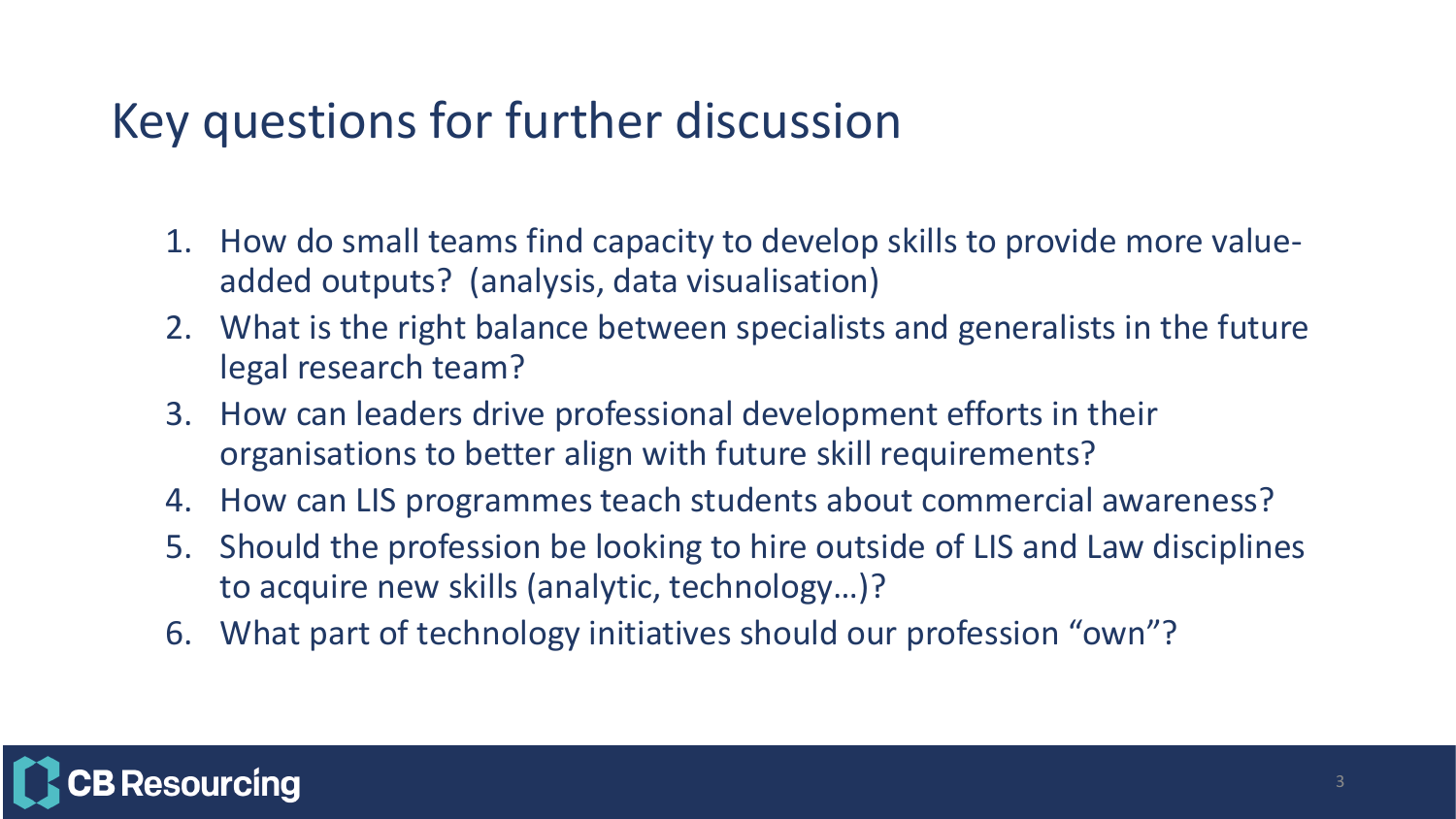#### Survey methodology

- Conducted from 5 March to 9 April 2018, using Survey Monkey
- 75 potential participants were identified as heads of research or libraries at law firms, academic institutions and organisations
- Individuals identified were sent the survey link by email. A link to the survey was also posted on SLA Legal Connect board
- As the survey was anonymous, there was no intent or ability to identify individual participants who responded
- Analysis was conducted using widely available numerical and text analysis tools
- Number of respondents are not adequately representative of all potential respondents to be statistically significant, yet provide some consistent themes and insights worthy of further study and discussion

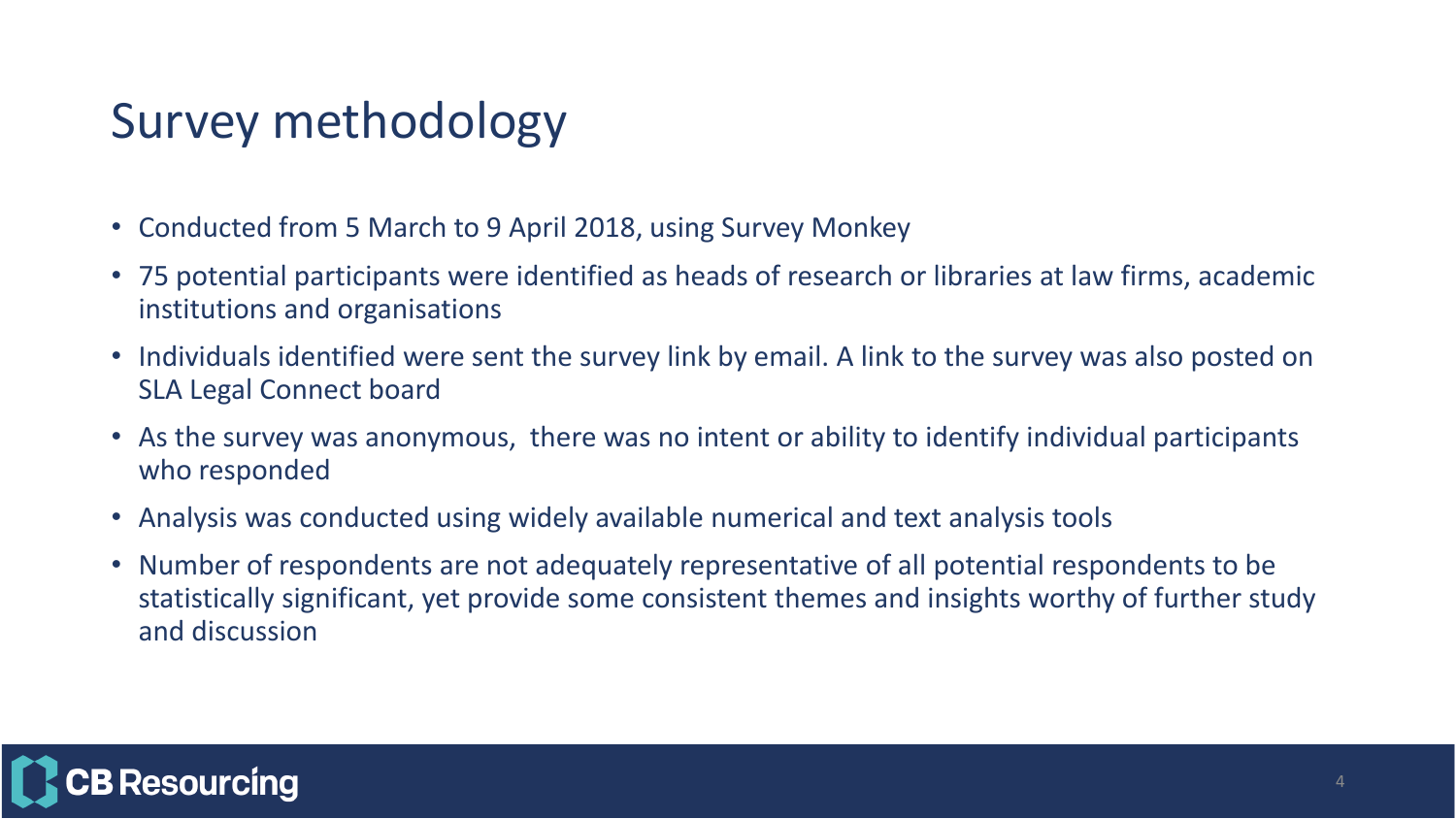#### About the respondents

- Heads of research and libraries at UK law firms, legal academic and public sector organisations were targeted as respondents
- 29 responses were received, representing a response rate of approximately 38%
- Law firms, particularly large ones, are over-represented in the sample
- A large majority of respondents have small teams (10 or less team members) supporting a large number of primary users (>250)

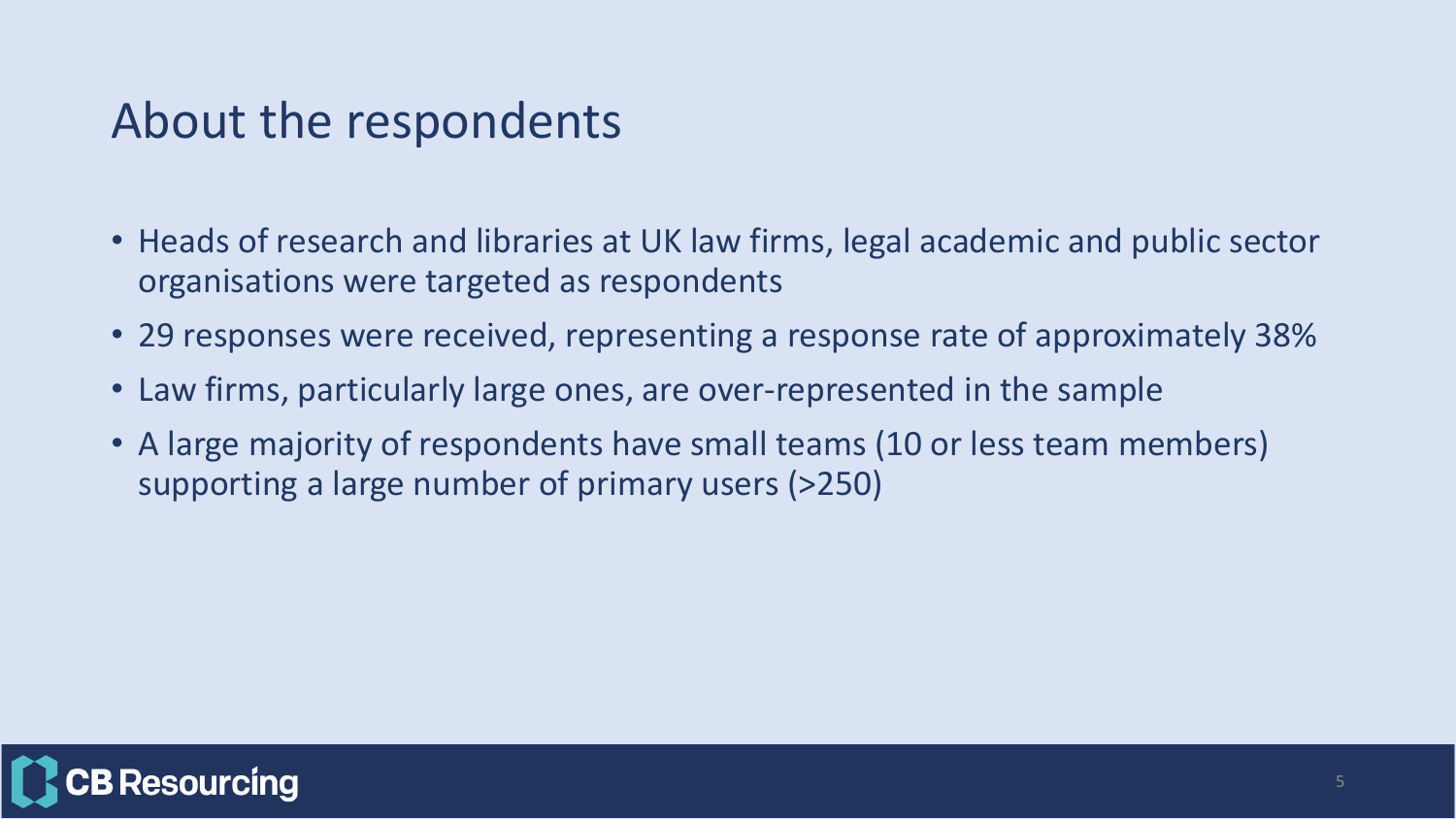### Q1: What is your type of organisation?



■ Law firm ■ Academic ■ Other

\*Other includes government and organisational bodies networks are neglected by the neglected probability of  $n=29$ 



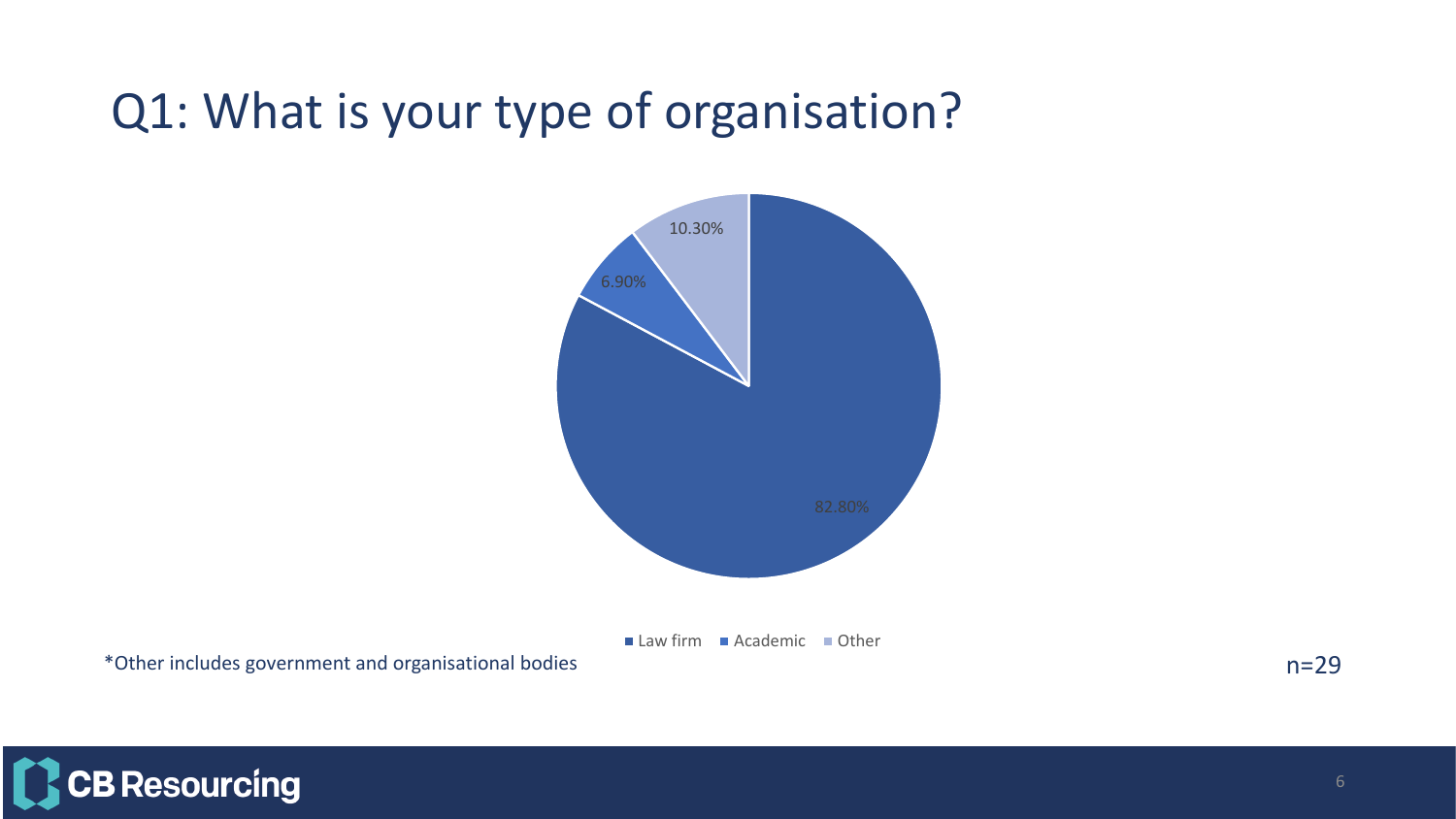#### Q2: What is the size of your team?



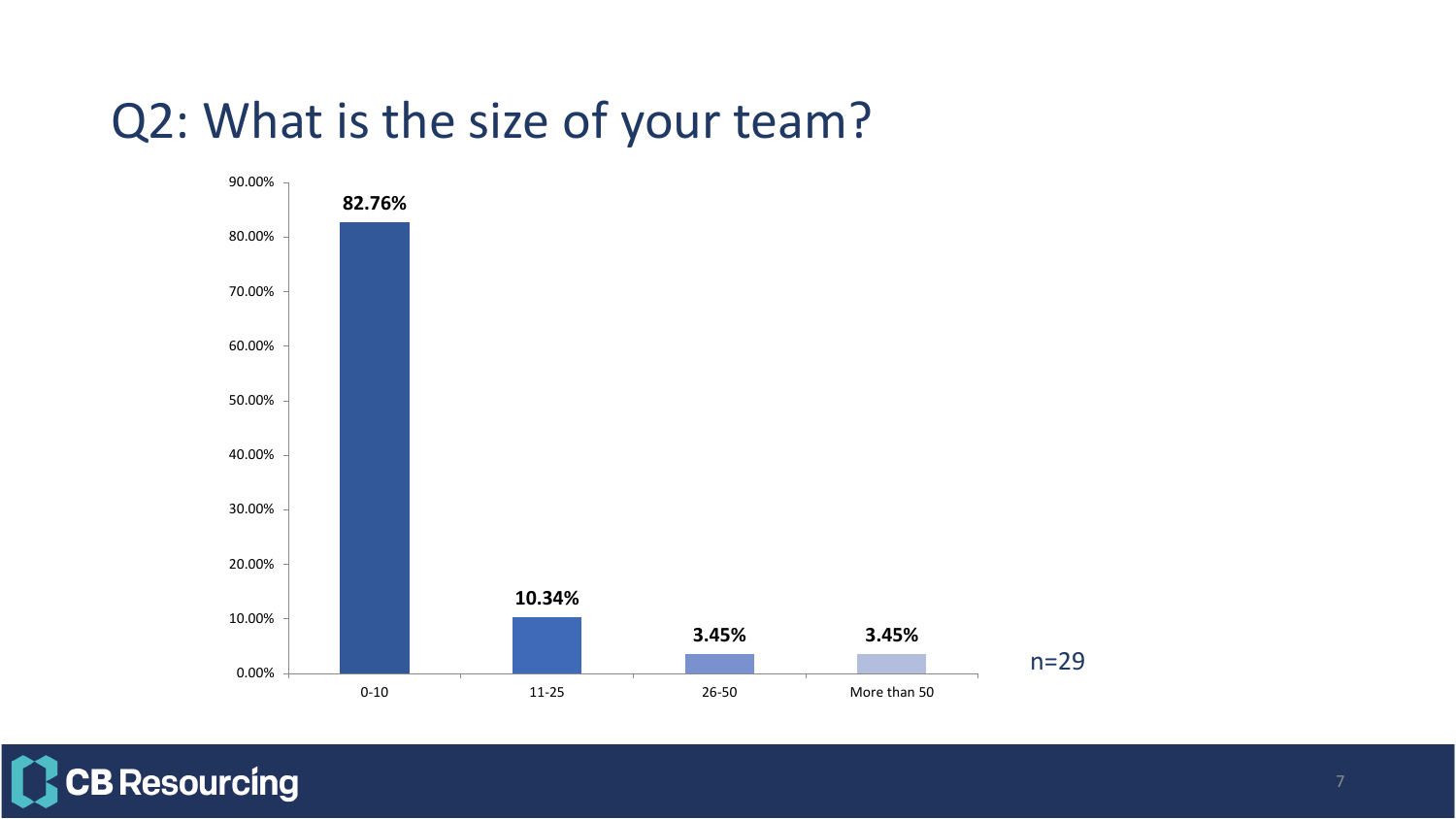## Q3: How many professionals/primary users does your team support?



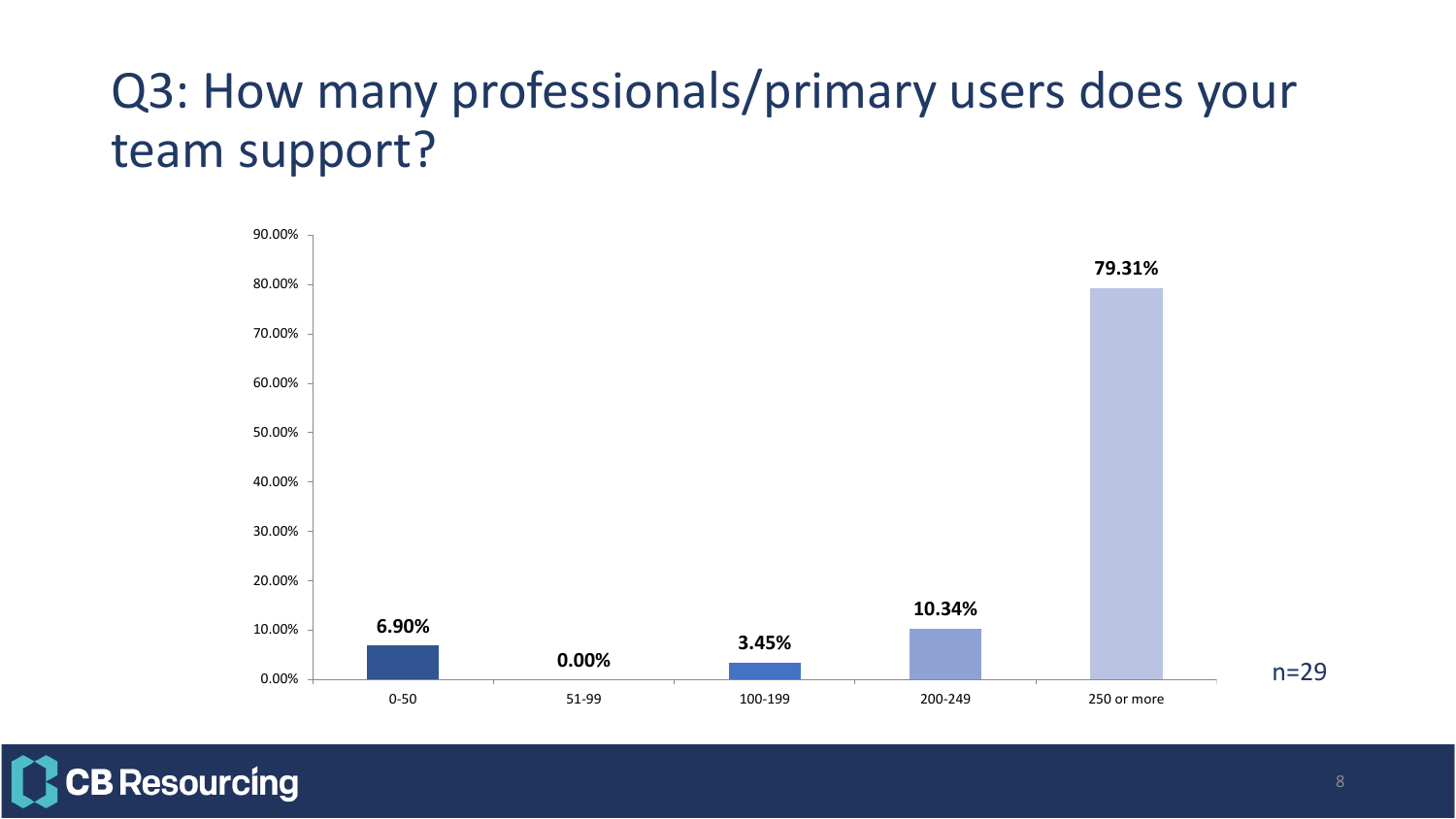## The majority of respondents have small teams who serve a very large number of users

**Resourcing** 



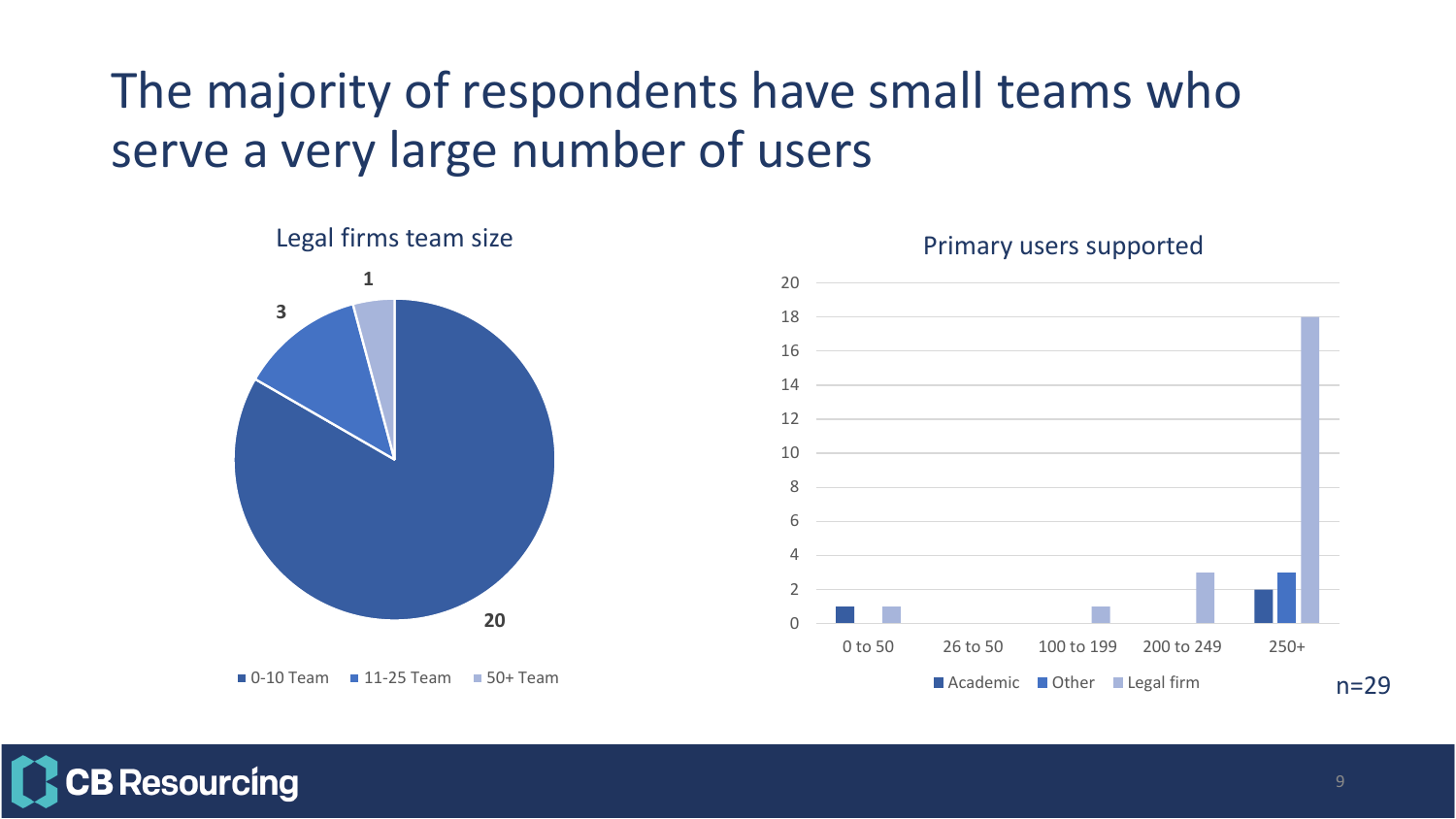#### Current activities

- Top activities carried out by the majority of teams include:
	- Training users on research tools and methods (97%)
	- Providing services for other departments (86%)
	- Enhancing information literacy (85%)
	- Fulfilling non-legal research requests (79%)
- Less prevalent
	- Using new technologies and formats (59%)
	- Drawing insights and delivering value-added outputs (55%)
- Least prevalent activity
	- Using data visualisation by only 29% of respondents, with other departments more often providing this for the organisation (50%)

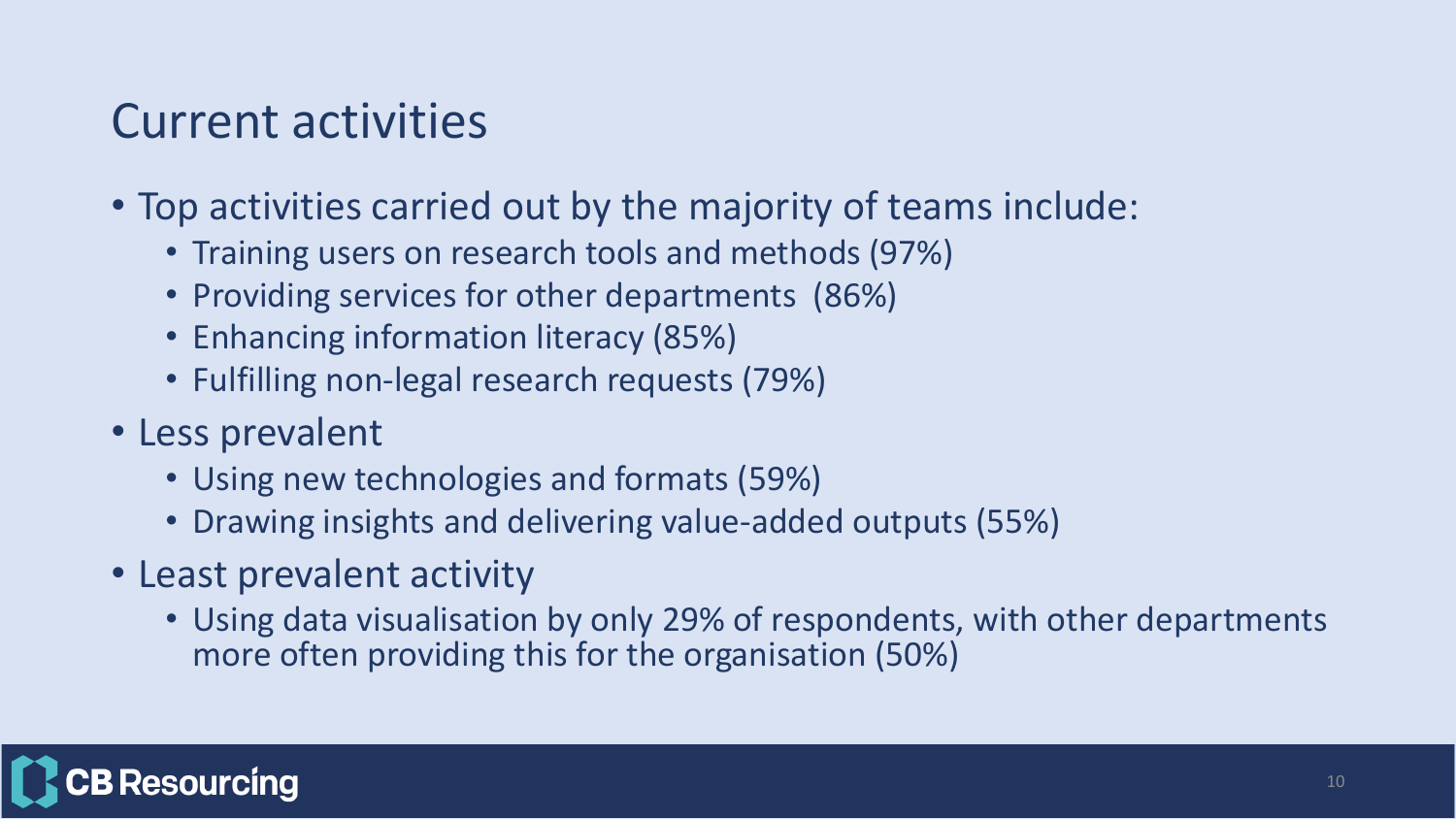## Q4: Which of the following activities are currently carried out in your organisation and by whom?



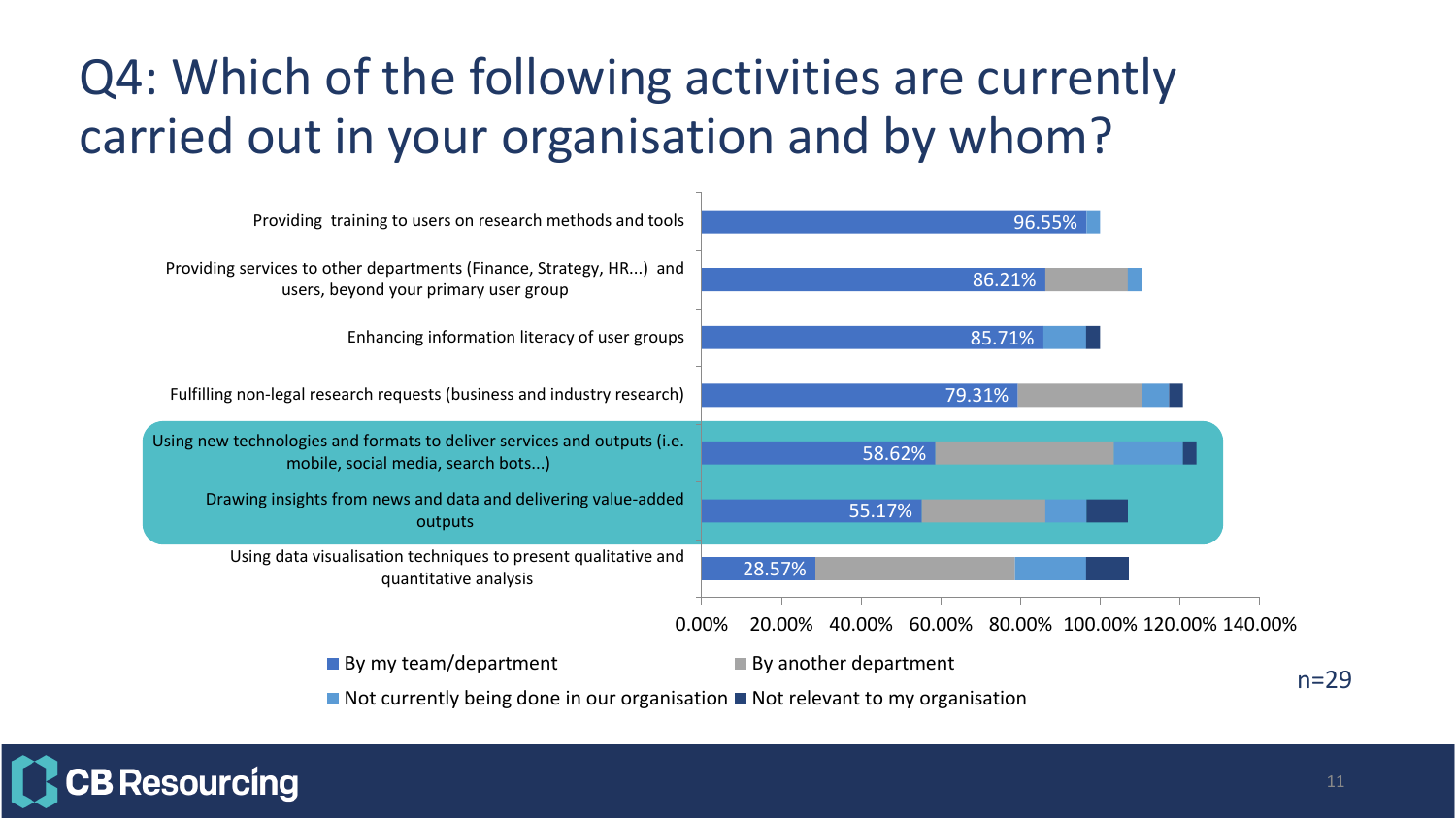## Skill gaps and valued skills

- Largest perceived gaps
	- Analysis
	- Technology
	- Project management
- Most valued attributes in new hires
	- Customer service orientation
	- Legal research capability
	- Communications

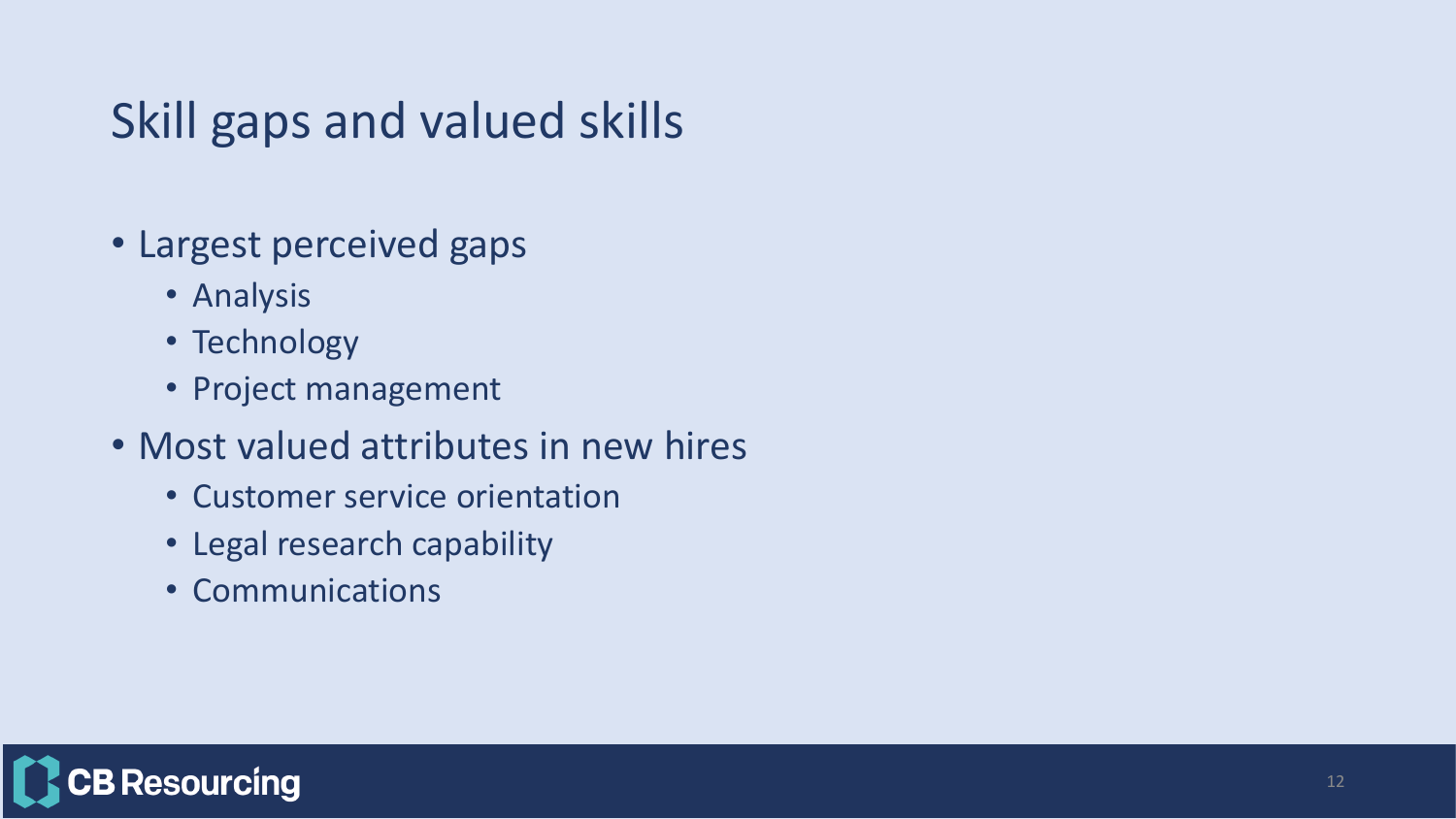#### Q5: Considering your team members collectively, in which areas do you perceive gaps in their skills?



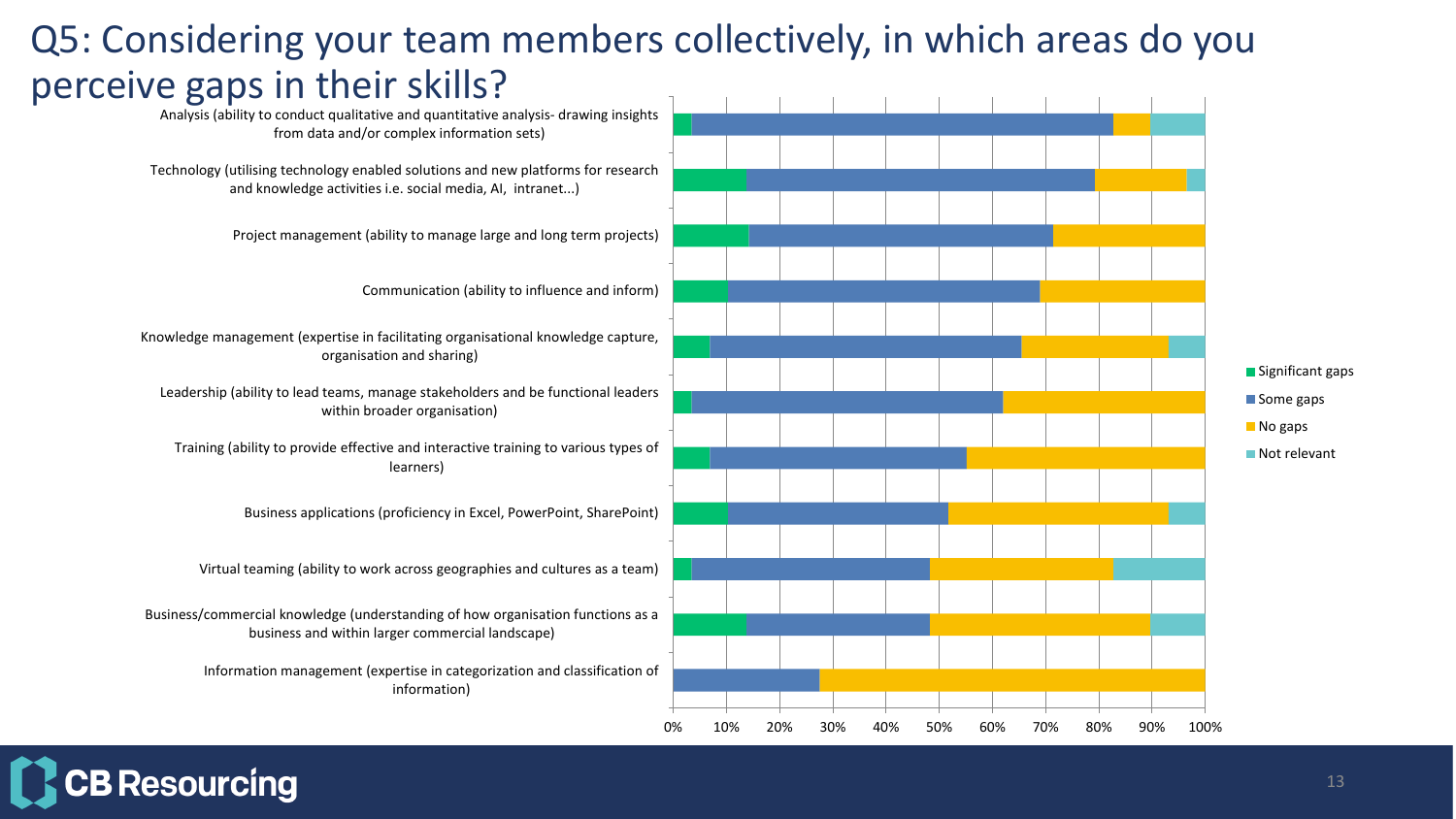## Q6: Considering team members you have recently hired or plan to hire, rank in order the skills you value(d) most in candidates



Ranking is based upon a weighted average score

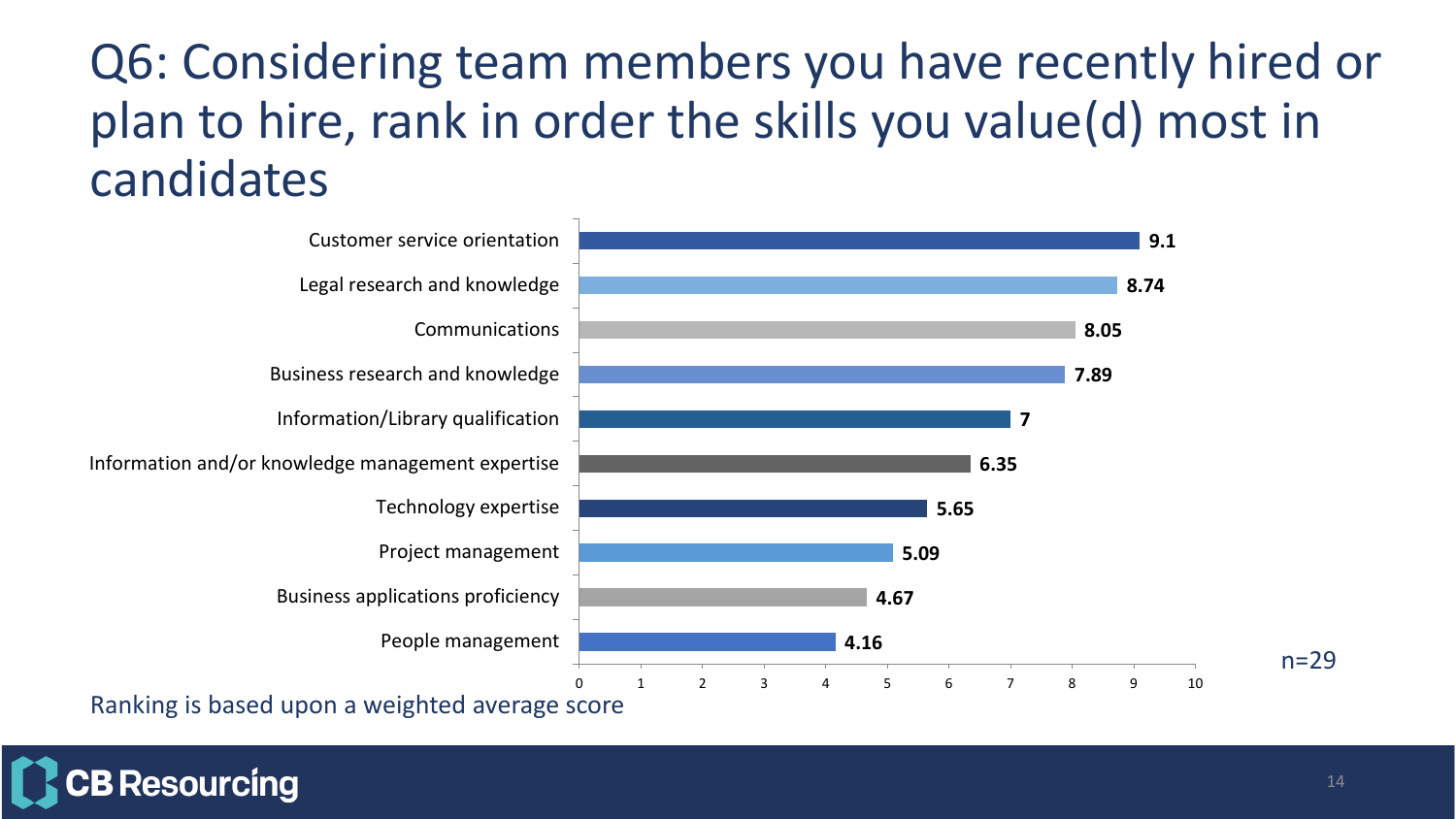#### Professional development

- Preferred method of acquiring new skills is to develop existing team members
- Budget for professional development in most organisations is "as needed" and with only over a quarter (28%) committed to a plan for all team members
- Training opportunities and types vary significantly
	- In-house offerings often focus on managerial, technical (job specific) and "soft skills"…
	- External training provided for some team members at conferences and company "away days" covering large range of topics- change management, GDPR, compliance, law and legal research…

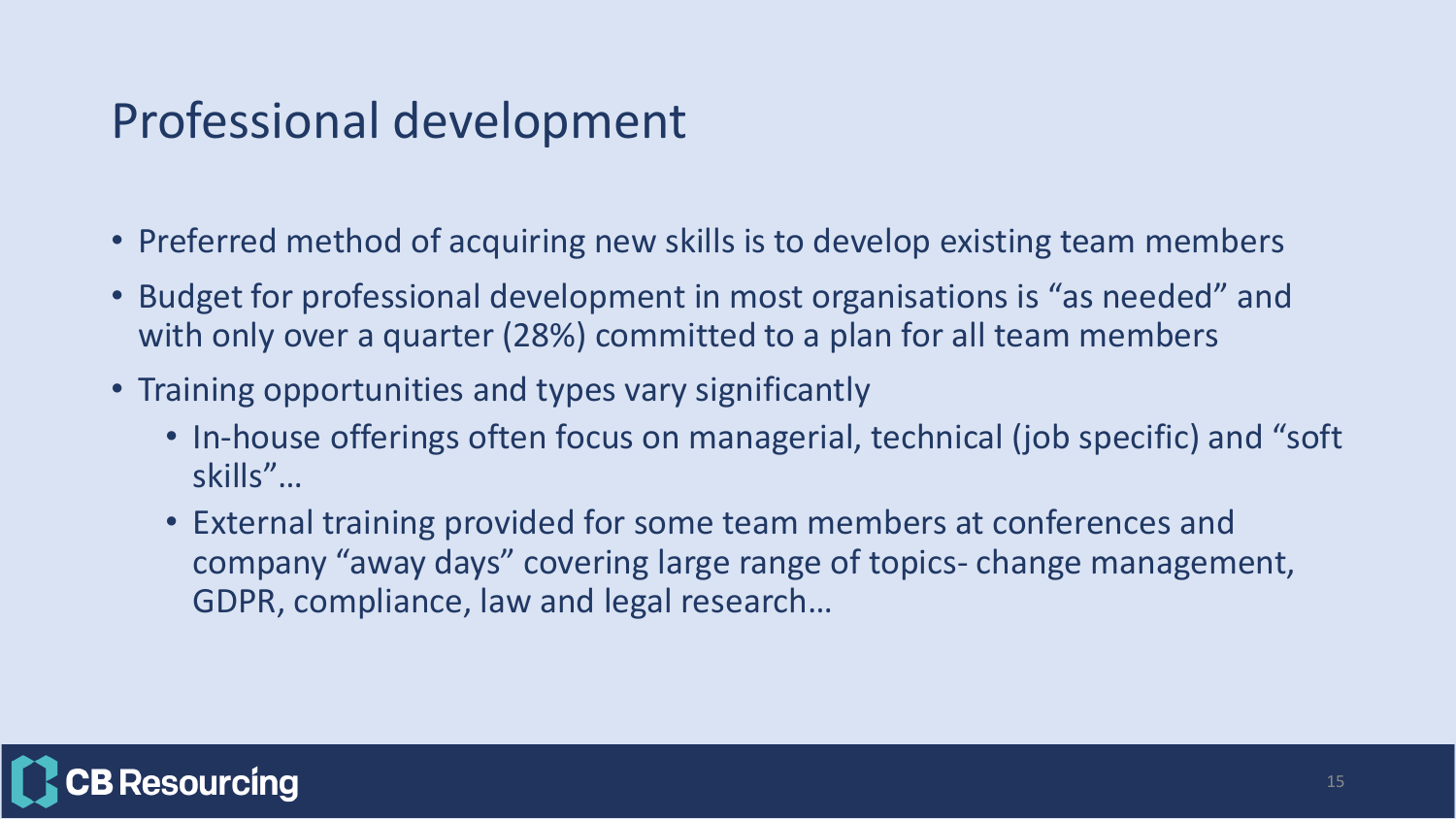# Q7: If you needed to add new and/or specialised skills to your team how would you acquire them?

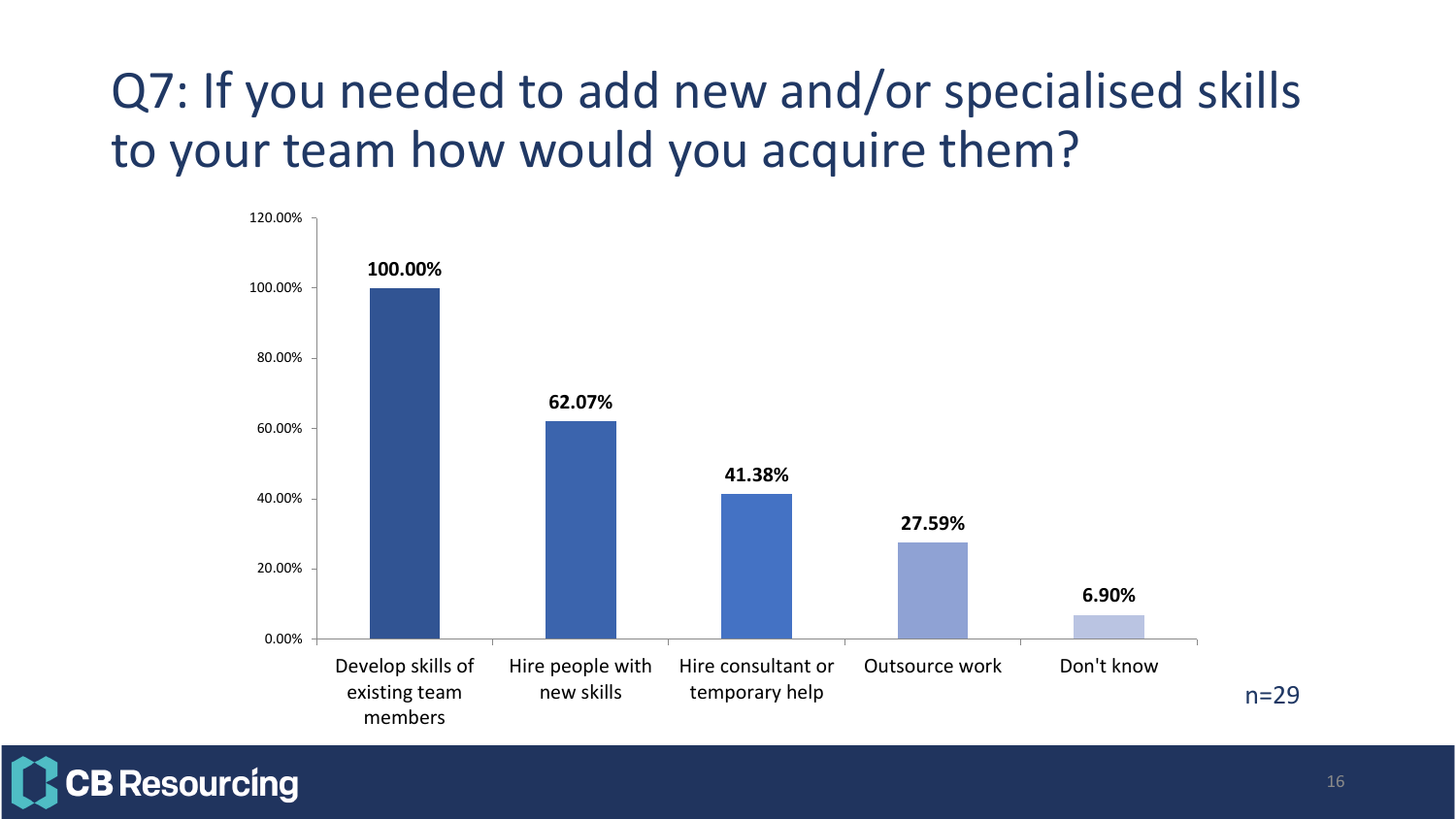## Q8: Which best characterises your organisation's commitment to professional development?



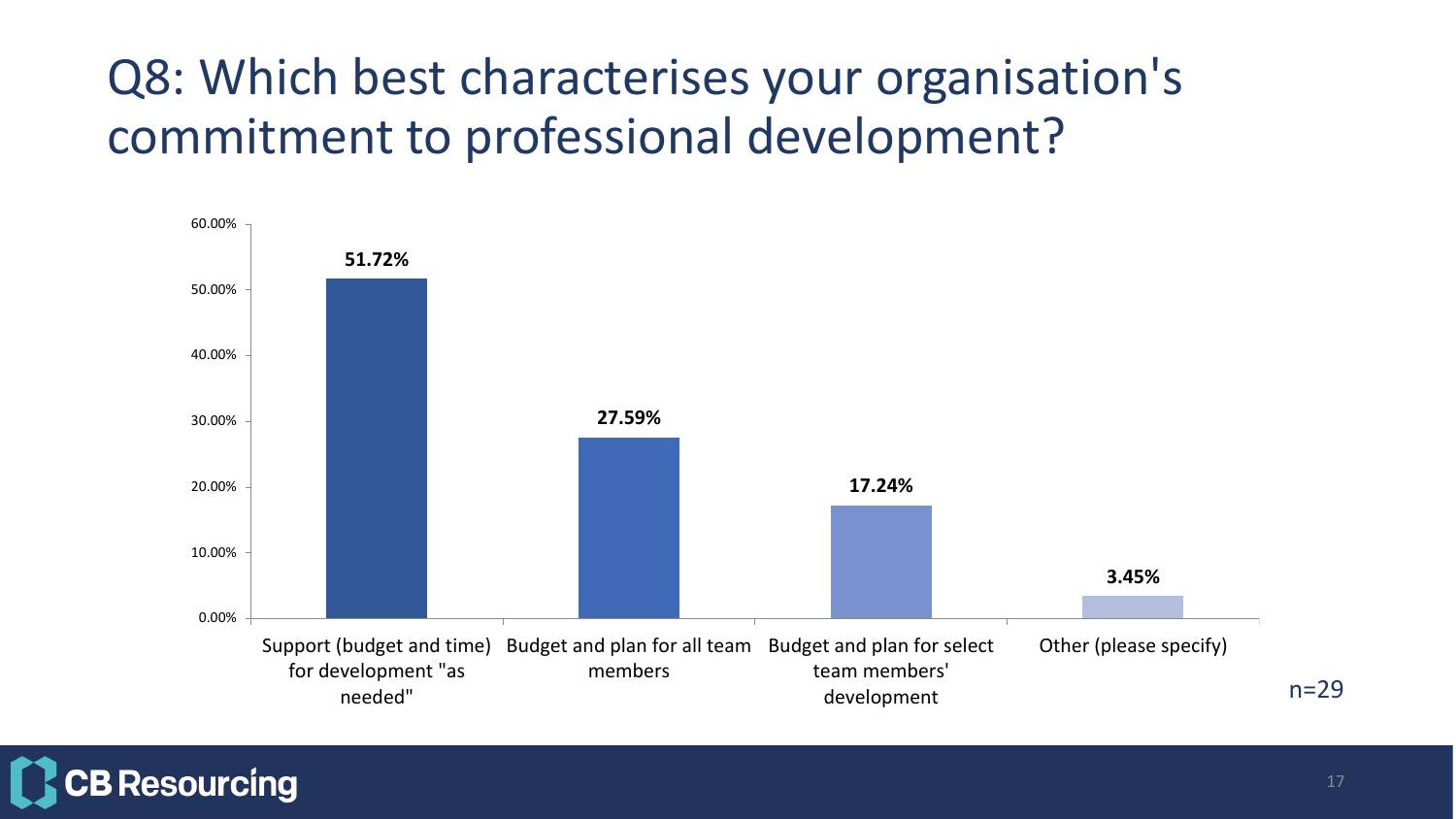## Q9:In the last year, what sort of training/instruction have your team members received?

#### Mixed in-house and external training strategy- representative comments:

*"Attendance at relevant conferences (BIALL, RBSCG,* 

*"Attendance at relevant conferences and seminars, training on legal information resources; in-house training on risk related items - online security, GDPR etc"*

*"Peer to peer, supplier training, external courses/conferences, networking events" "Detailed programme for* 

*COSI)" "Ongoing training within the team on our key systems and processes, plus attendance at external training "Night classes on law, seminars/courses"*

*executives in business services with elected modules in a wide range of topics*"

*time to undertake relevant MOOCs, attendance at events, conferences and tours of other organisations"*

**B** Resourcing

*"Advanced enquiry handling, intro to AI, CRM/Account management, influencing skills, time mgmt, refresh on key internal and external tools, teamwork & delegation skills, career planning and feedback"*

*"Internal training on soft skills, external training and conferences for business/technical skills."*

 $n=28$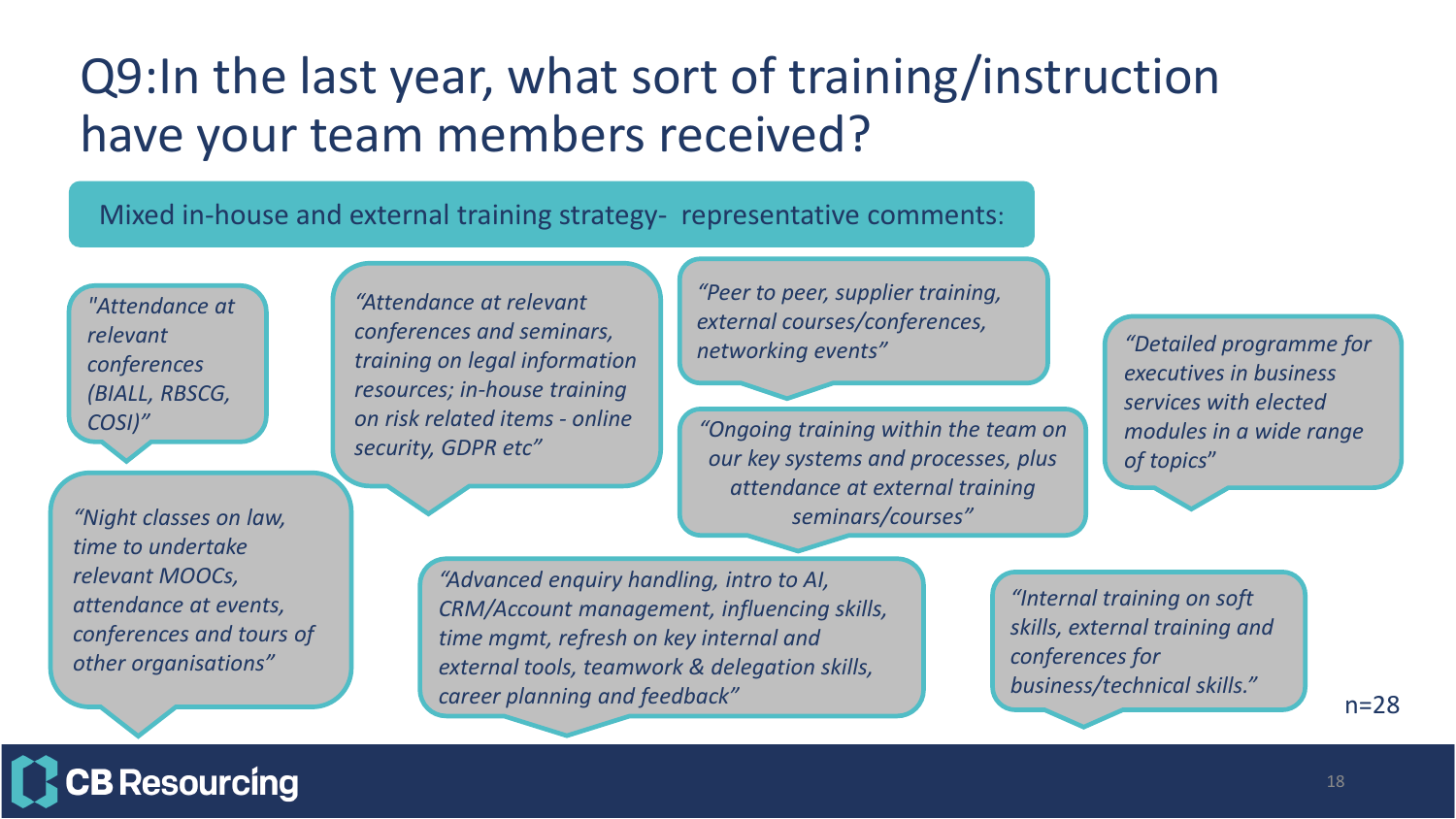## Q9:In the last year, what sort of training/instruction have your team members received?

#### Technology and technical-representative comments

*"Legal research"*

**B** Resourcing

*"We are woefully behind. Presently, only professionals received training. The training was in a new learning management software"*

*"Internal training on new technology and training to meet the firm's regulatory requirements"*

*"Practical LIS training e.g. databases, KM but very little on soft skills, leadership, impact & presence, influencing, project management etc and those only taken up by senior members of the team though offered to all"*

*"Share point for intranet and collaboration"*

*"Lots of on the job / skills training - but nothing else (other than Sharepoint) info services specific"*

*"Specific database / technology training"*

*"New databases"*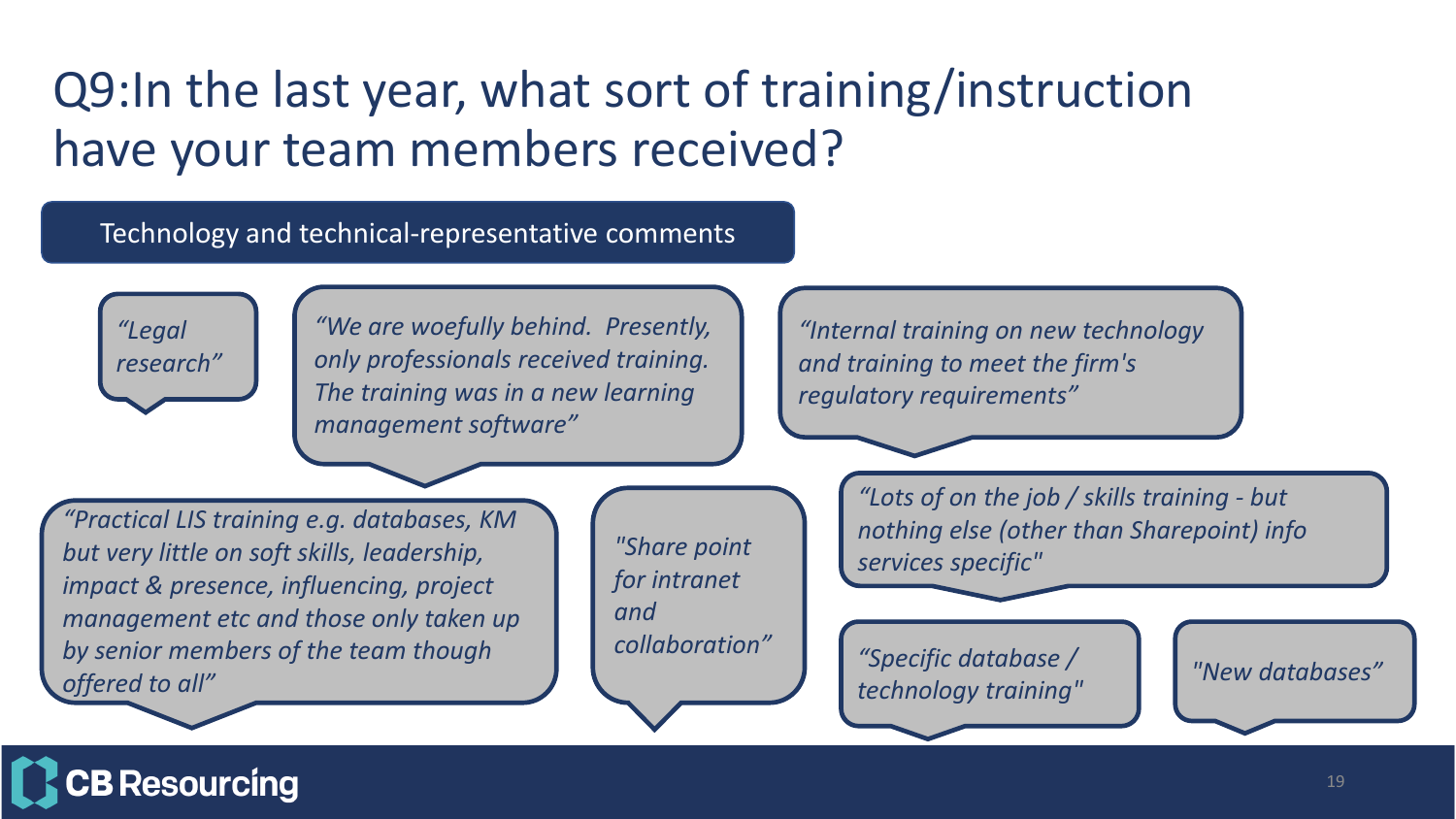## Q9:In the last year, what sort of training/instruction have your team members received?

#### Soft and other skills-representative comments



*"Management and soft skills training. We have budget for formal training but haven't seen a relevant session being run"*

*"Presentation skills; Train the trainer; Press Association writing course; Dealing with difficult people; Time management; Project management"*

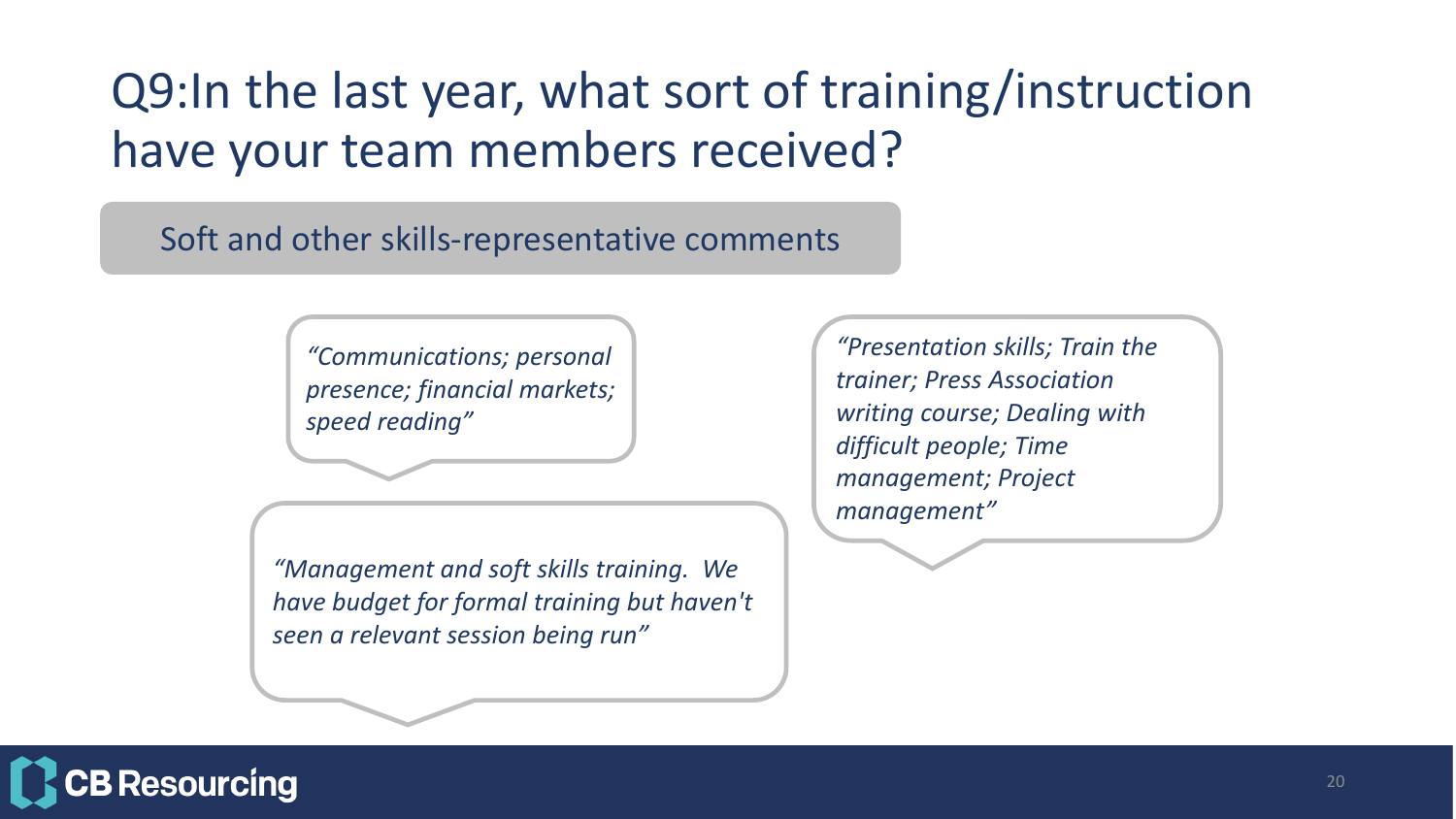#### LIS program hires

- Only 3 respondents had hired from another discipline, all from law
- Those hiring from LIS programmes (n=5), responded that new graduates:
	- Met or exceeded their expectations in soft skills- *communication and interpersonal*
	- Did not meet expectations in *information management and commerciality*
- A large number of respondents (n=24) provided their perspective on what skills graduates should gain in LIS programmes, including:
	- Commercial awareness and business acumen
	- Technology
	- Project management
	- Communication

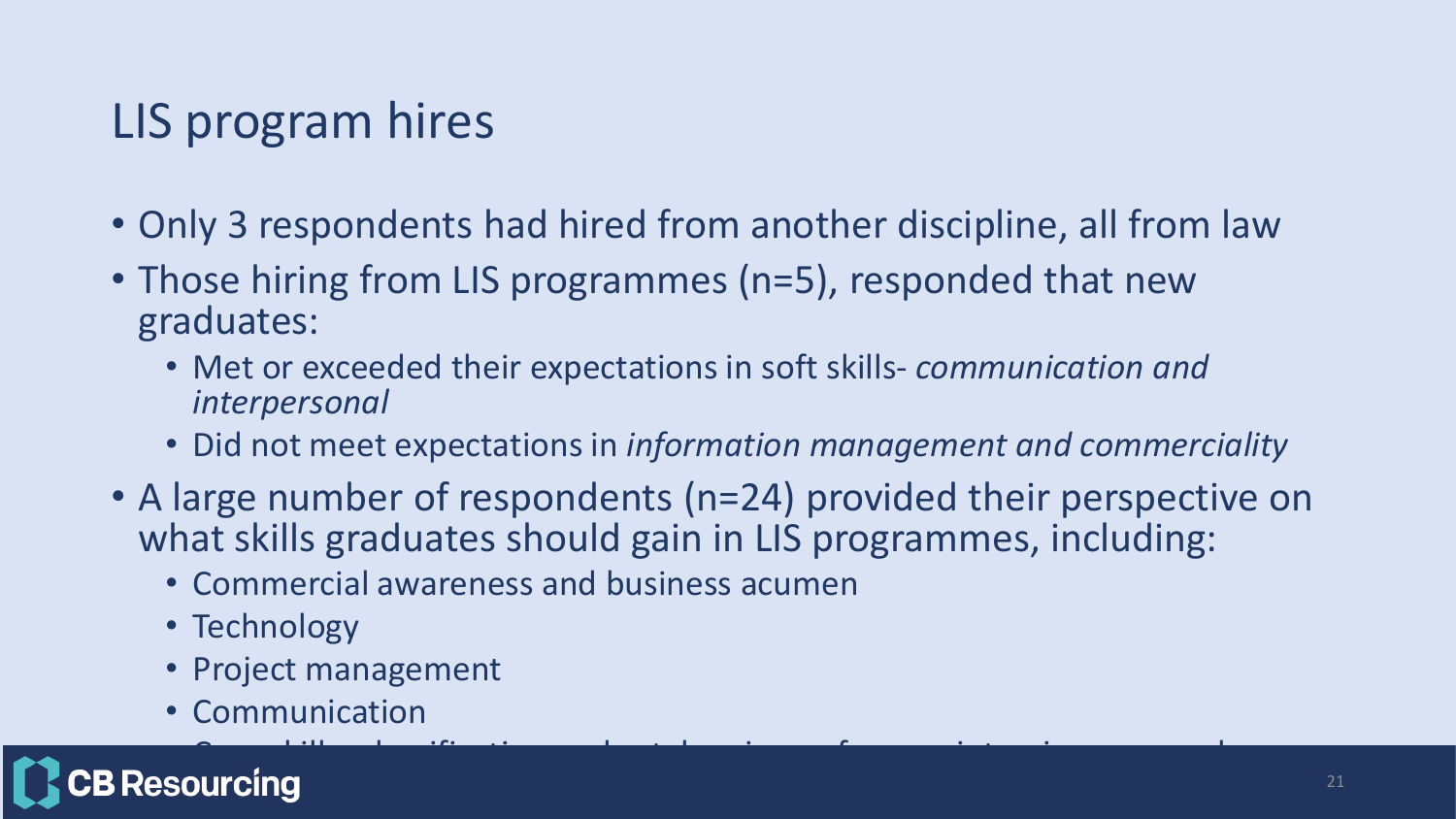## Q10 In the last year have your hired any new graduates from library or information programs



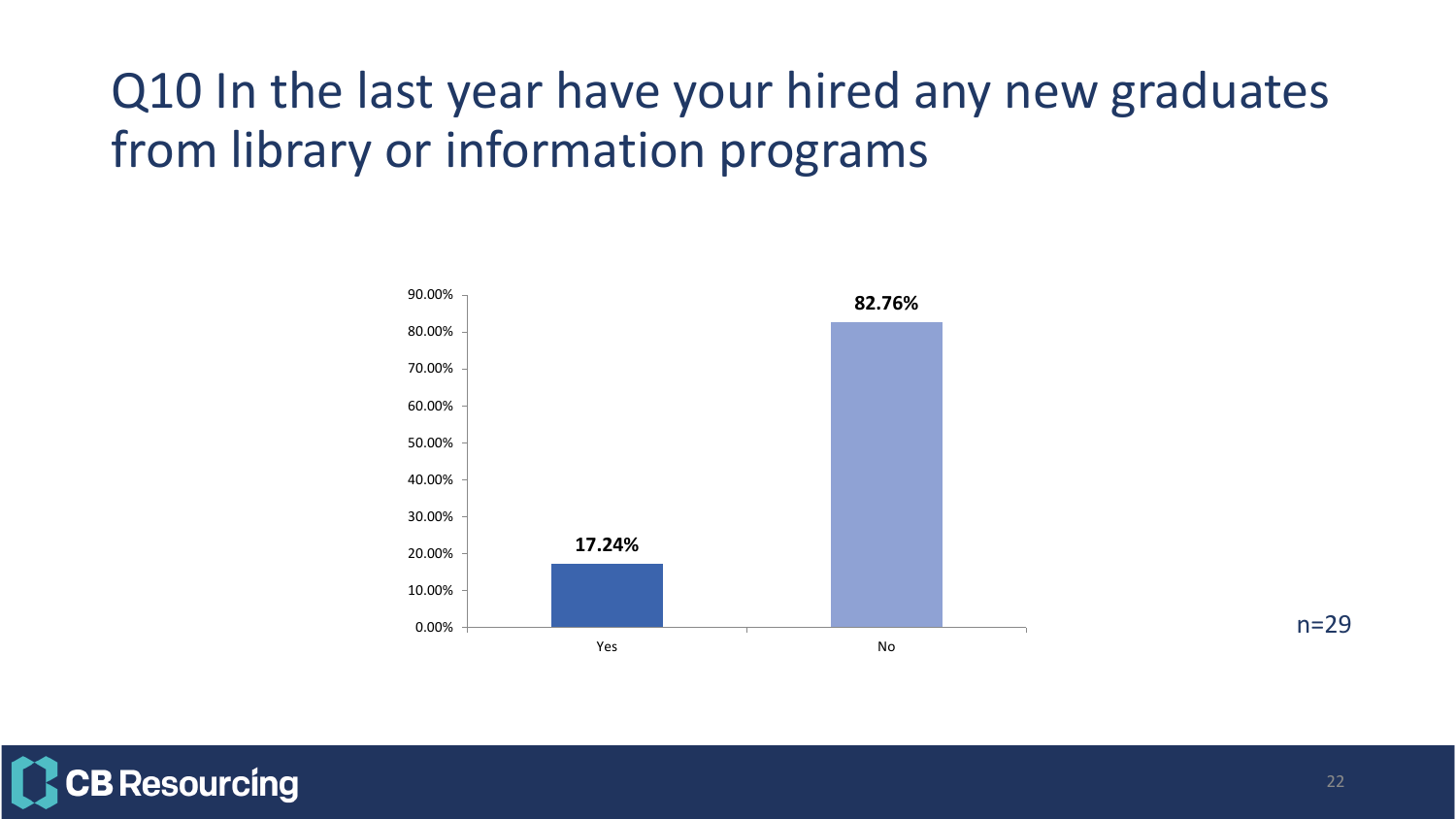## Q11: In the last year, have you hired new graduates from other disciplines?

• Out of 24 respondents, 3 had hired from Law, no other disciplines were identified by those responding

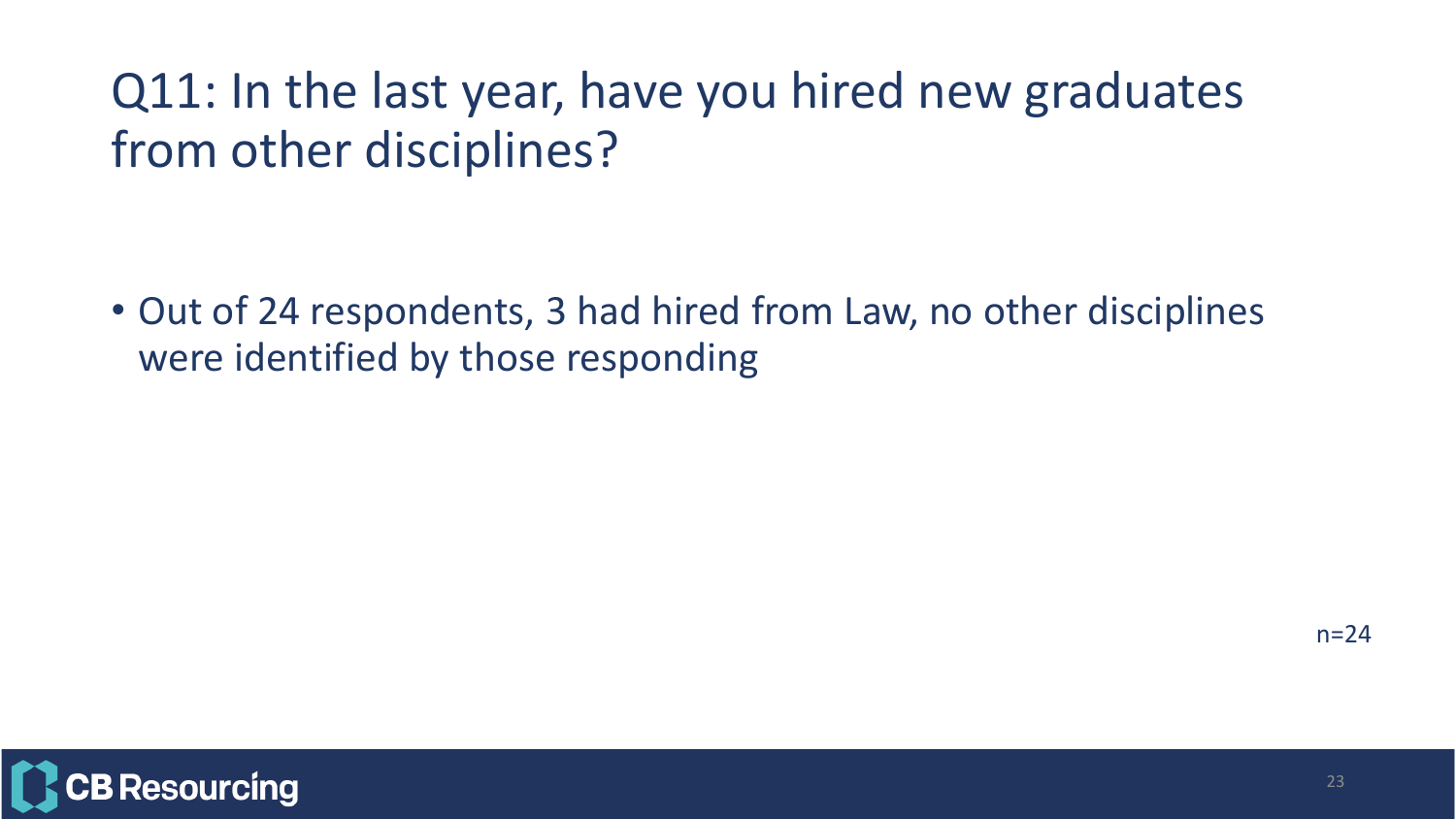### Q12: How well did the new graduates meet your expectations in the following areas?



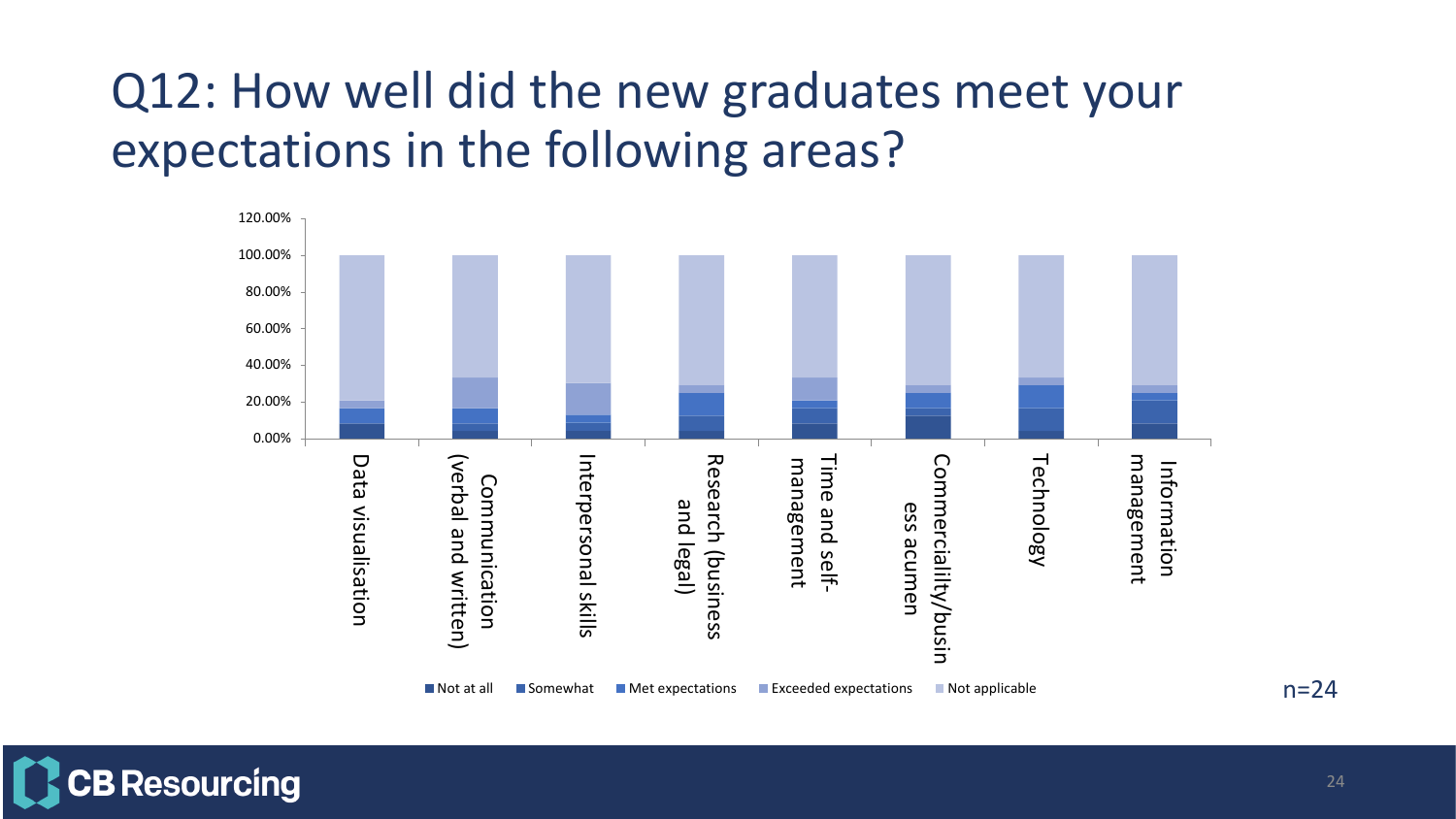## Eliminating N/A responses provides more insight into expectations from those hiring new graduates





 $n=8$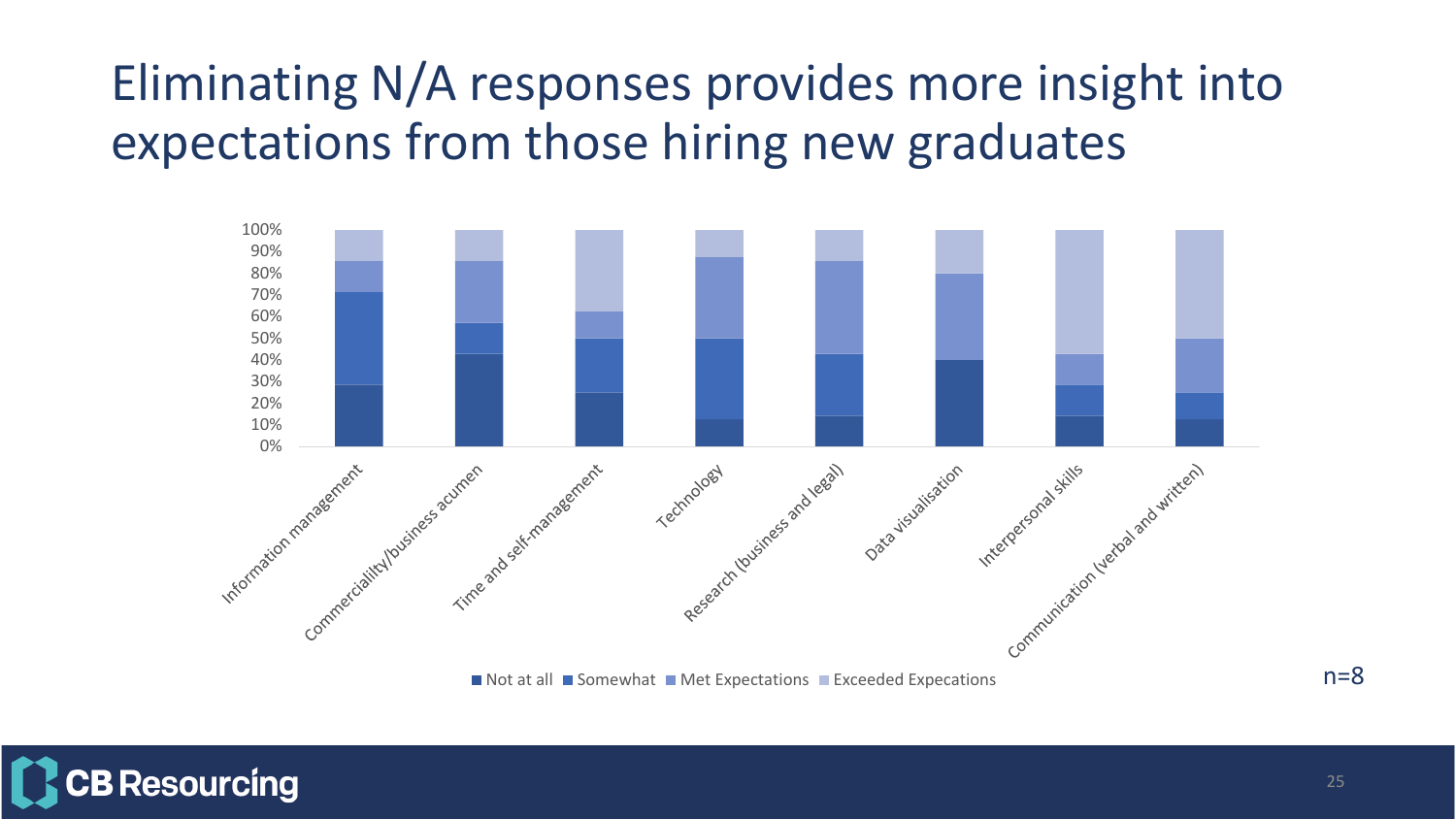## Q13: Given your experience with new LIS graduates, what skills would you specifically want them to gain in library/information programmes?

**Technology Future Ability Able Project Management Research Methodology Business Customer Service Management Skills Soft Skills Finance** Commercial Awareness Environment

 $n=24$ 

#### **Representative comments:**

*"Some commercial knowledge of working in a fee pressured environment. Financial training for budgeting, some soft skills for dealing with people."*

*"Commercial awareness - business strategy, budget / cost awareness Client / customer service skills Technology - KM, AI, Machine Learning"*

*"Research methodology skills, proficient in Microsoft office tools, awareness of emerging legaltech, creative thinking"*

*"Technology, organisational learning, facilitation skills, project management skills, standard cataloguing, classification, research etc"*

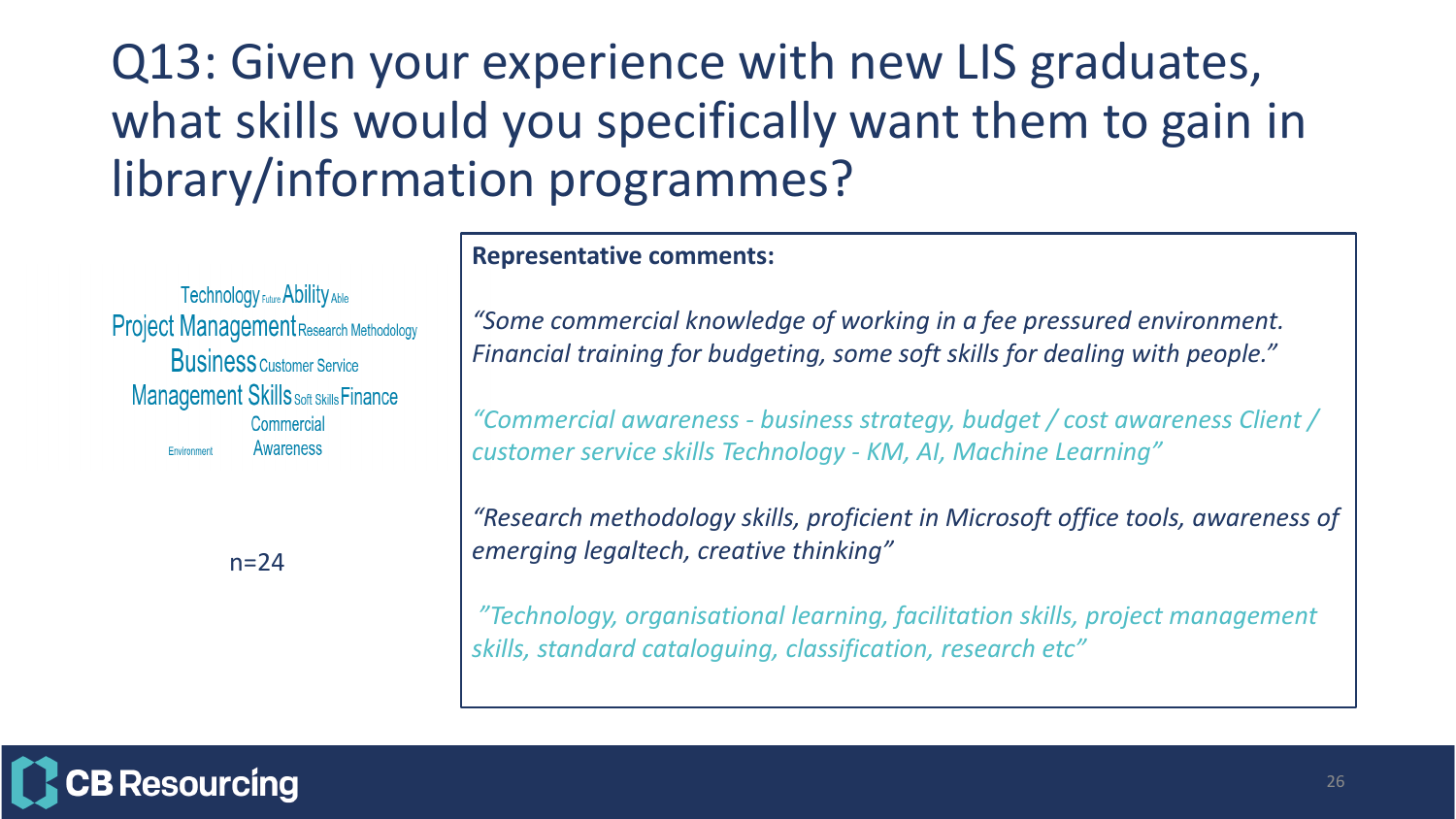#### Future skill requirements and key concerns

- Largest concerns around future skills were in four primary areas:
	- Analysis
	- Technology
	- Communications
	- Information Management
- Other more general concerns surfaced include:
	- Specialist versus generalist trend
	- Need for experts, but who have flexibility to work across disciplines

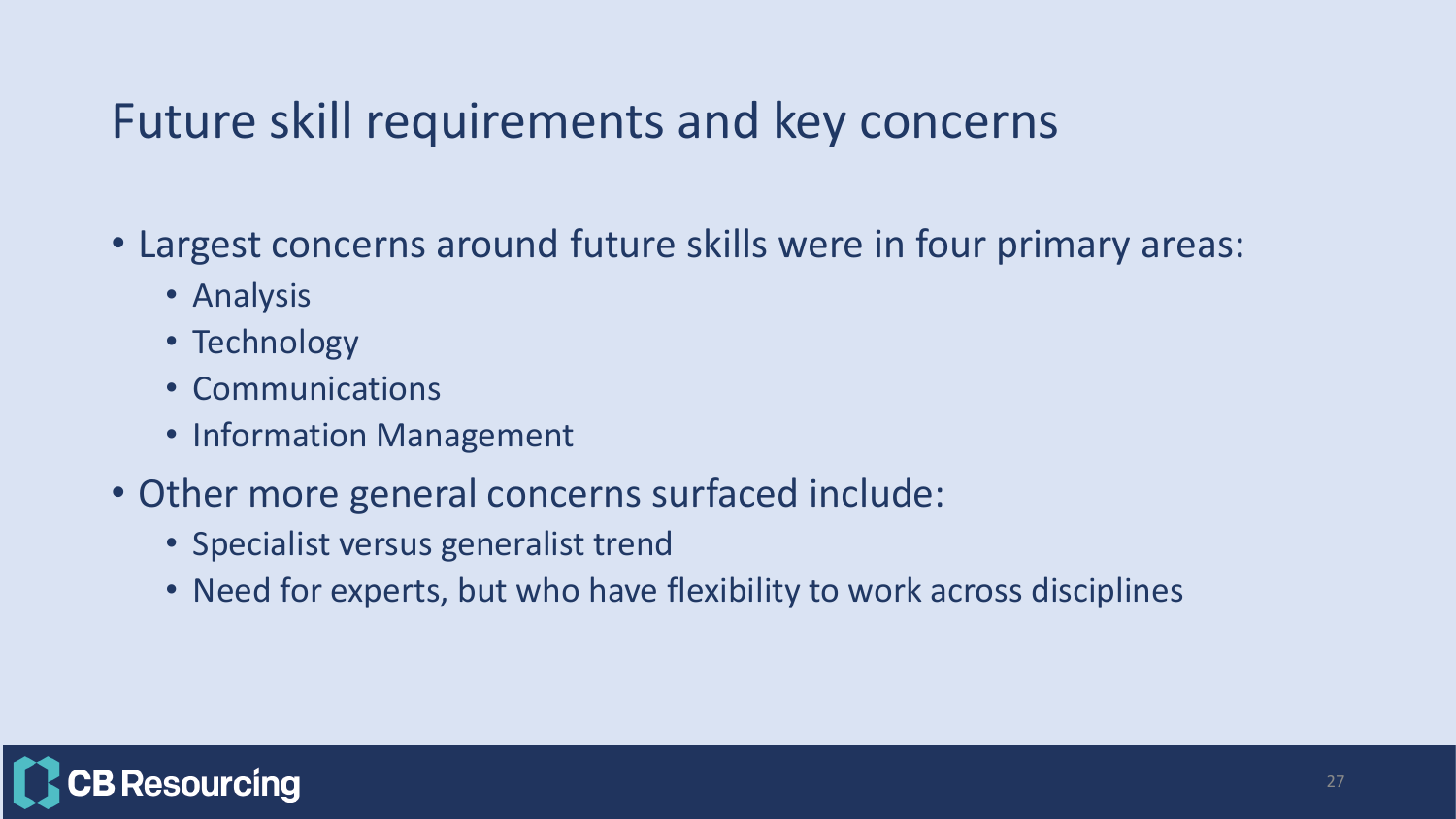Q14: Overall, considering your organisation and potential future requirements of your team what skill area(s) do you have the most concerns about and why?

Analysis

*"Increased ability to conduct in depth analysis. Looking to move almost towards a consultancy level of analytical ability, which many in the industry are lacking so it is difficult to come by"*

*"Appropriate skills to collect, manage, analyse and interpret data. Deep sector knowledge. Ability to impress in front of senior leadership"*

*"Require more data visualisation and financial modelling expertise"*

*"Business research and analysis. Writing succinct summaries of companies, sectors, competitors etc"*

 $n=24$ 

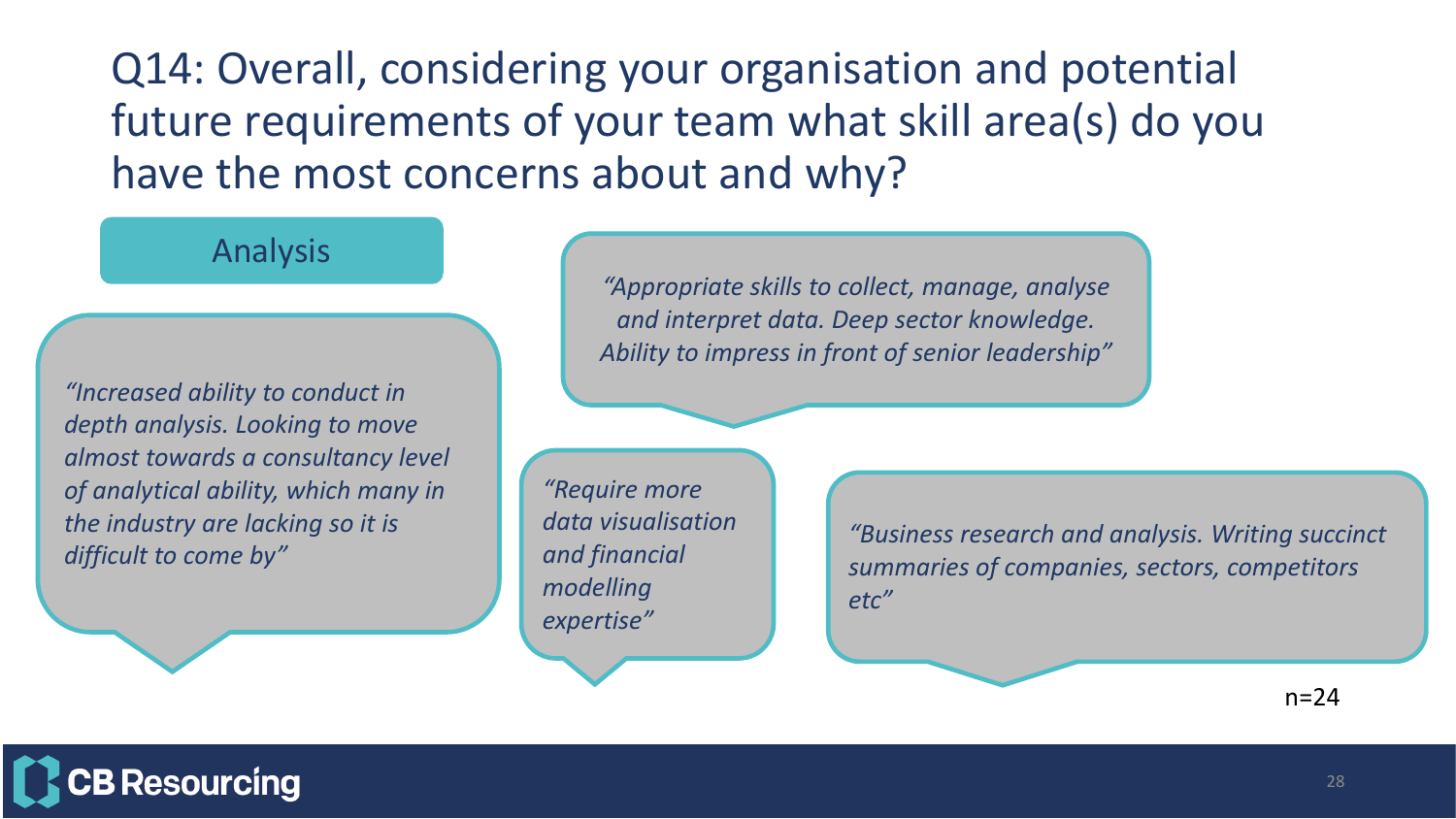#### Q14: What skill area(s) do you have the most concerns about and why?

#### **Technology**

*"Digital resources. We are unsupported and often blocked by IT from accessing or developing skills with current online tools and resources (web collaboration, virtual learning environments). My organisation is large, slow to change, and bad at supporting users of technology and therefore we often have to fill that gap, while being unsupported ourselves"*

*"New technology - need to show that our content management skills are of value to tech projects"*

*"Information professionals of the future information." will need to be multi skilled and flexible. As ever technology is driving the delivery of information so they need to be tech savvy and prepared to have a go at anything under a very wide knowledge umbrella"*

*"New technologies for the delivery of legal information services. Access to business/competitor intelligence* 

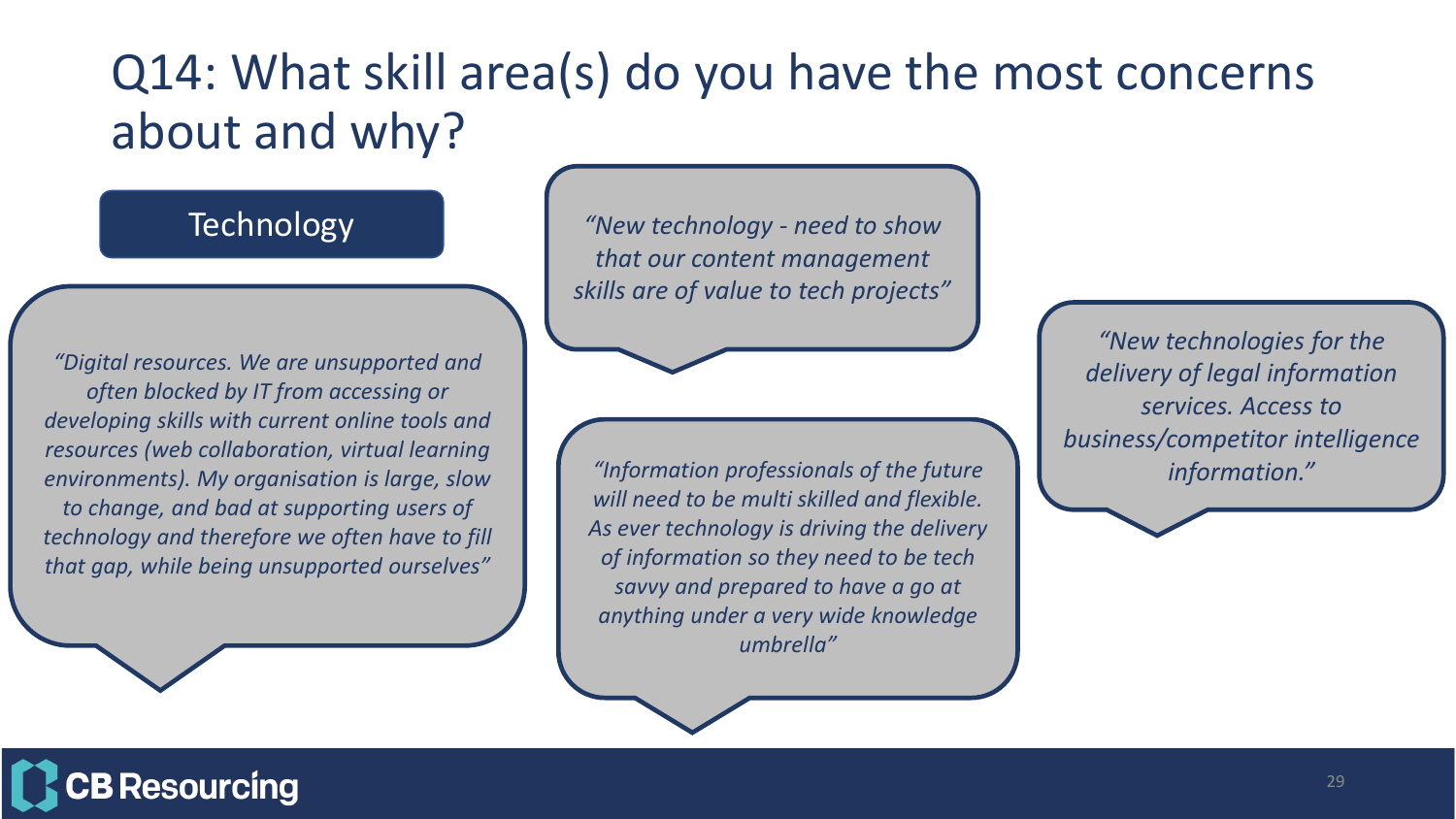## Q14: What skill area(s) do you have the most concerns about and why?

Communication and Interpersonal

*"A lack of commercial awareness to run the library as part of the business"*

*"Lack of proactive personnel with limited or undeveloped communication skills"*

*"Lack of leadership and influencing skills. Would like team members to be aware of technological developments and be proactive in spotting opportunities for efficiencies or innovation"*

*"Communication and presentation skills. It is crucial that all members of the team who deal with members provide the highest level of service and are perceived as professionals."*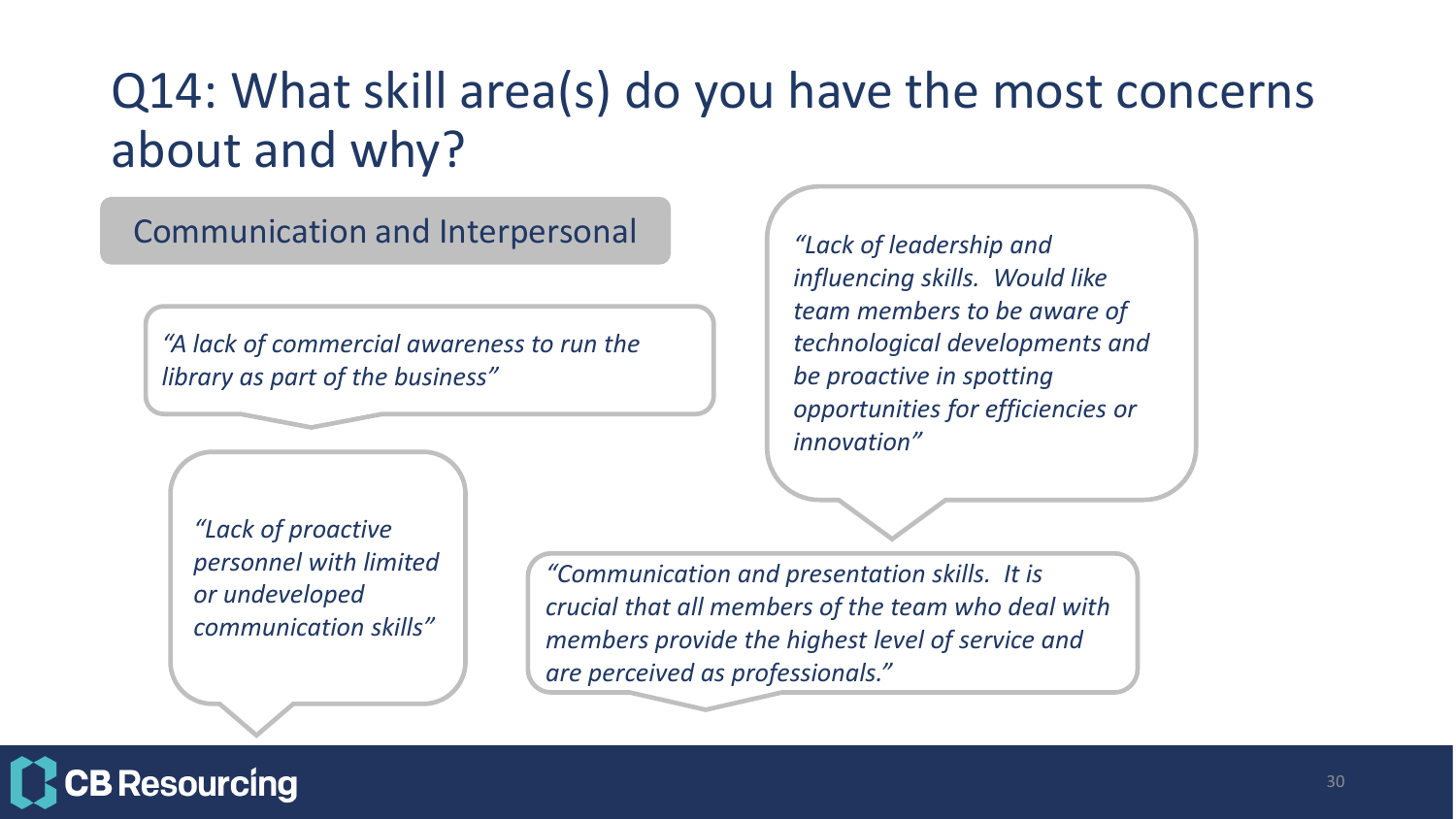## Q14: What skill area(s) do you have the most concerns about and why?

Information management

*functions" "Knowledge of how to deliver document automation and workflows for key transactions"*

*"Hollowing out of responsive and aligned information and research* 

*"Basics - such as good research skills and ability to deal with clients requirements whether expressed or unexpressed. Being swamped by more glamorous 'IT' based skills?"*